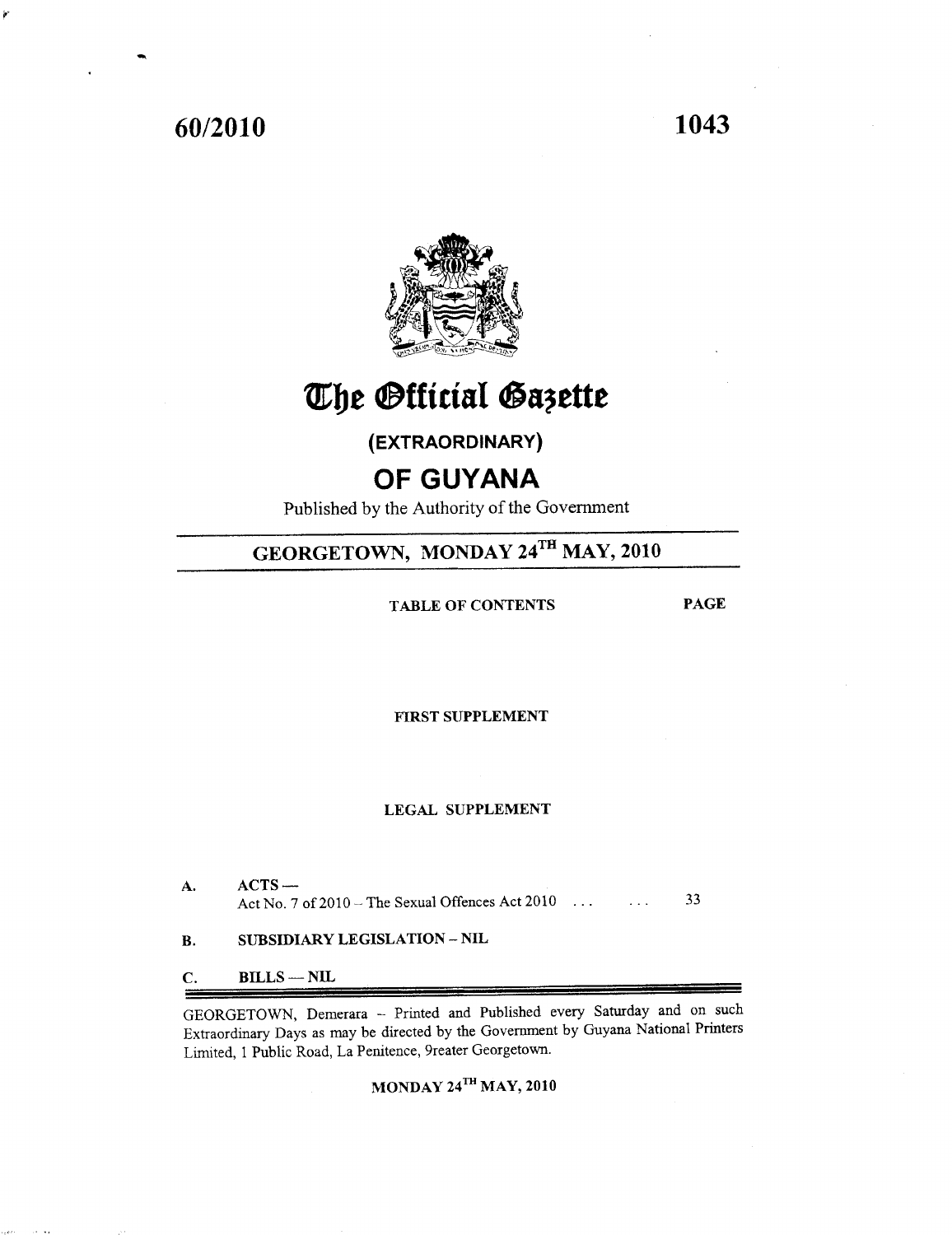# **THE OFFICIAL GAZETTE 24THMAY, 2010 LEGAL SUPPLEMENT** - A



ACT No.7 of 2010

# **THE** SEXUAL OFFENCES ACT 2010

# ARRANGEMENT OF SECTIONS

**SECTION** 

# PART I PRELIMINARY

- 1. Short title and commencement.
- 2. Interpretation.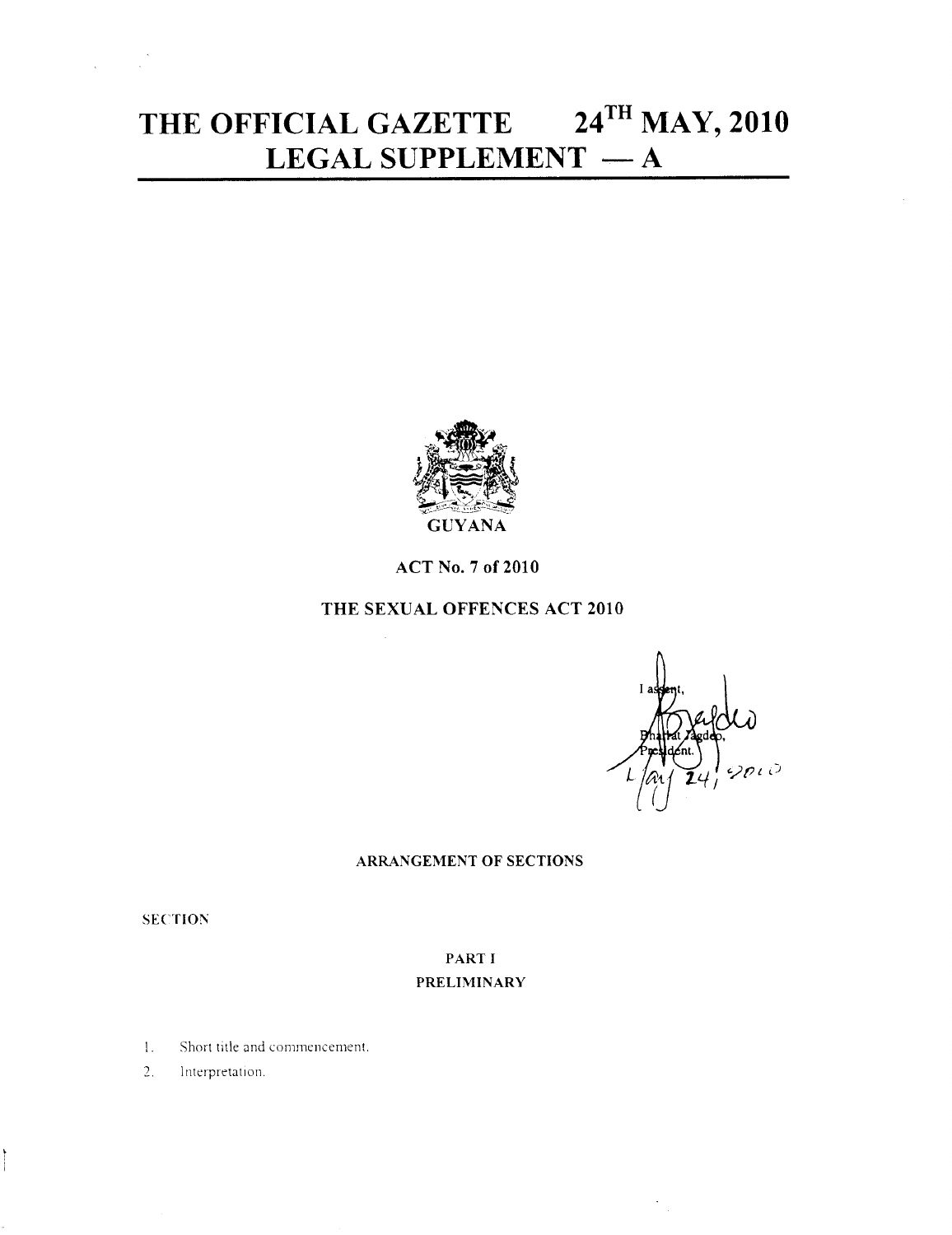No.7] *LA WS OF GUYANA* [A.D. 2010

# PART II **OFFENCES**

- 3. Rape.
- 4. Sexual Assault.
- 5. Consent not inferred.
- 6. Belief in consent.
- 7. Evidential presumptions about consent.
- 8. Conclusive presumptions about consent.
- 9. Non-consent offences.
- 10. Rape of a child under 16 years.
- 11. Sexual activity with a child under 16 years.
- 12. Causing a child under 16 years to watch a sexual act.
- 13. Meeting a child under 16 years following sexual grooming.
- 14. Close in age defence: complainant aged 12 to 14.
- 15. Close in age defence: complainant aged 14 to 16.
- 16. Sexual activity with a child family member.
- 17. Family relationships.
- 18. Sexual activity with a child by abusing a position of trust.
- 19. Position of trust.
- 20. Obstructing prosecution.
- 21. Arranging or facilitating commission of child sex offence.

# *Vulnerable adults*

## *Sex with adult family member*

- 22. Sex with adult family member.
- 23. Obtaining sexual activity with a person with a mental disorder by inducement, threat or deception.
- Causing a person with a mental disorder to watch a sexual act by inducement, threat or deception. 24.
- Care worker engaging in. causing or inciting sexual activity with a person with a mental disorder. 25.
- Care worker causing a person with a mental disorder to watch a sexual act. 26.
- Interpretation of care worker. 27.

## *Other offences*

- 28. Exposure of genitals.
- 29. Voyeurism.
- 30. Interpretation of voyeurism.
- 31. Intercourse with an animal.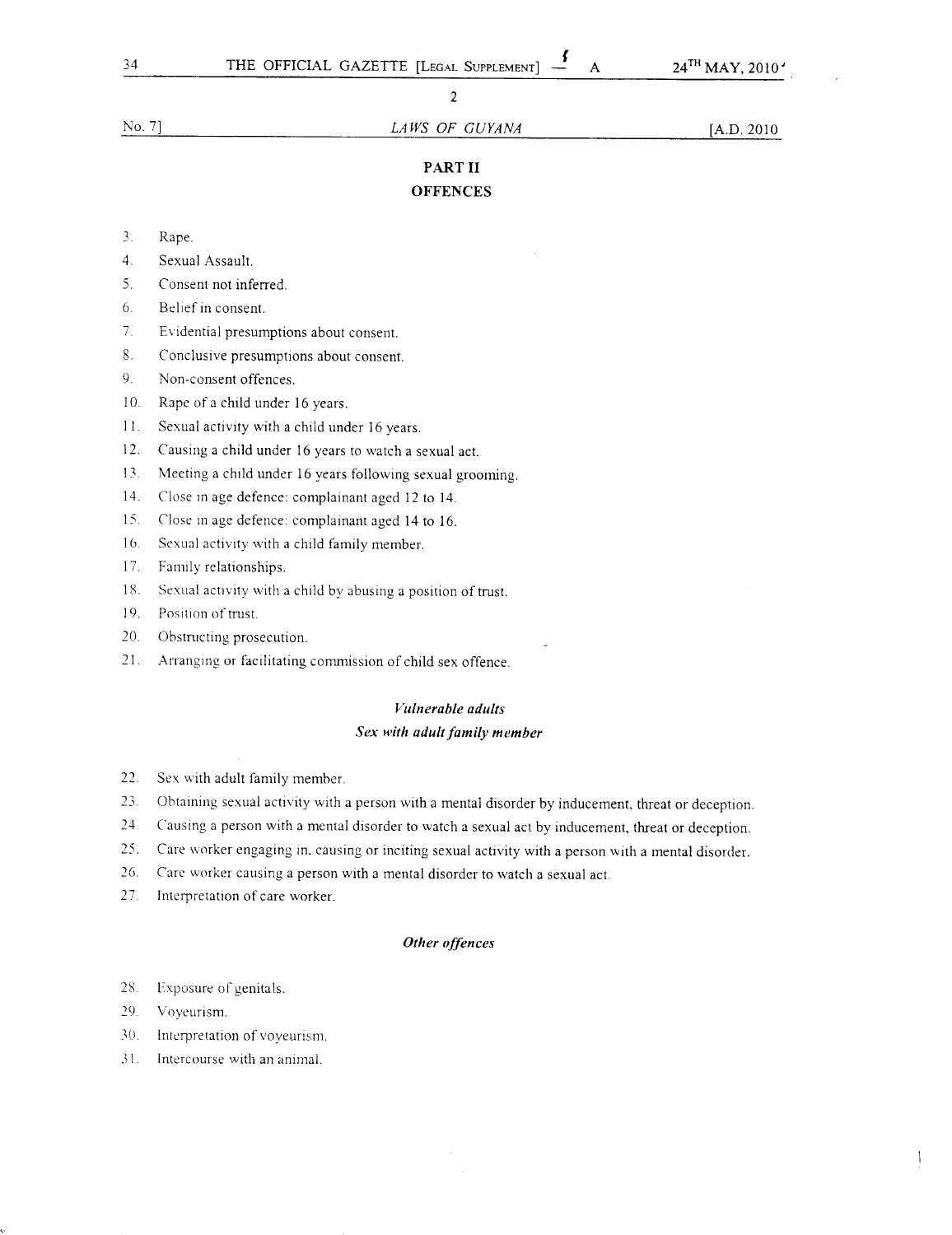# , ,

# A.D. 2010] SEXUAL OFFENCES [No. 7]

# *Preparatory offences*

- 32. Administering a substance with intent.
- 33. Committing an offence with intent to commit a sexual offence.
- 34. Trespass with intent to commit a sexual offence.
- 35. Offences outside Guyana.

## $Conspiracy$ ,  $attention,$   $in$   $citem$ ,  $in$   $i$ ,  $a$  $id$  $in$  $g$ ,  $etc.$

36. Punishment of attempt to commit etc. offence against this Act.

## *Supplementary* and general

- 37. Marital and other relationships.
- 38. Abolition of presumption that male under 14 years incapable of sexual intercourse.
- 39. Charge laid under law in force when offence committed.
- 40. Divestment of authority over child.

# PART III

# **INVESTIGATION**

- 41. Mandatory record and investigation.
- 42. Confrontation.

# PART IV

# PROCEDURE AT COURT **Procedure** in Paper Committals

- 43. Paper committals.
- 44. Sex offences court.

#### *Exclusion of public from hearing*

- 45. Exclusion of public in certain cases.
- 46. Factors to be taken into account.
- 47. Persons not excluded.
- 48. Reasons to be stated.
- 49. Representations before determination.
- 50. Public and jury excluded.
- 51. Passing of sentence in public.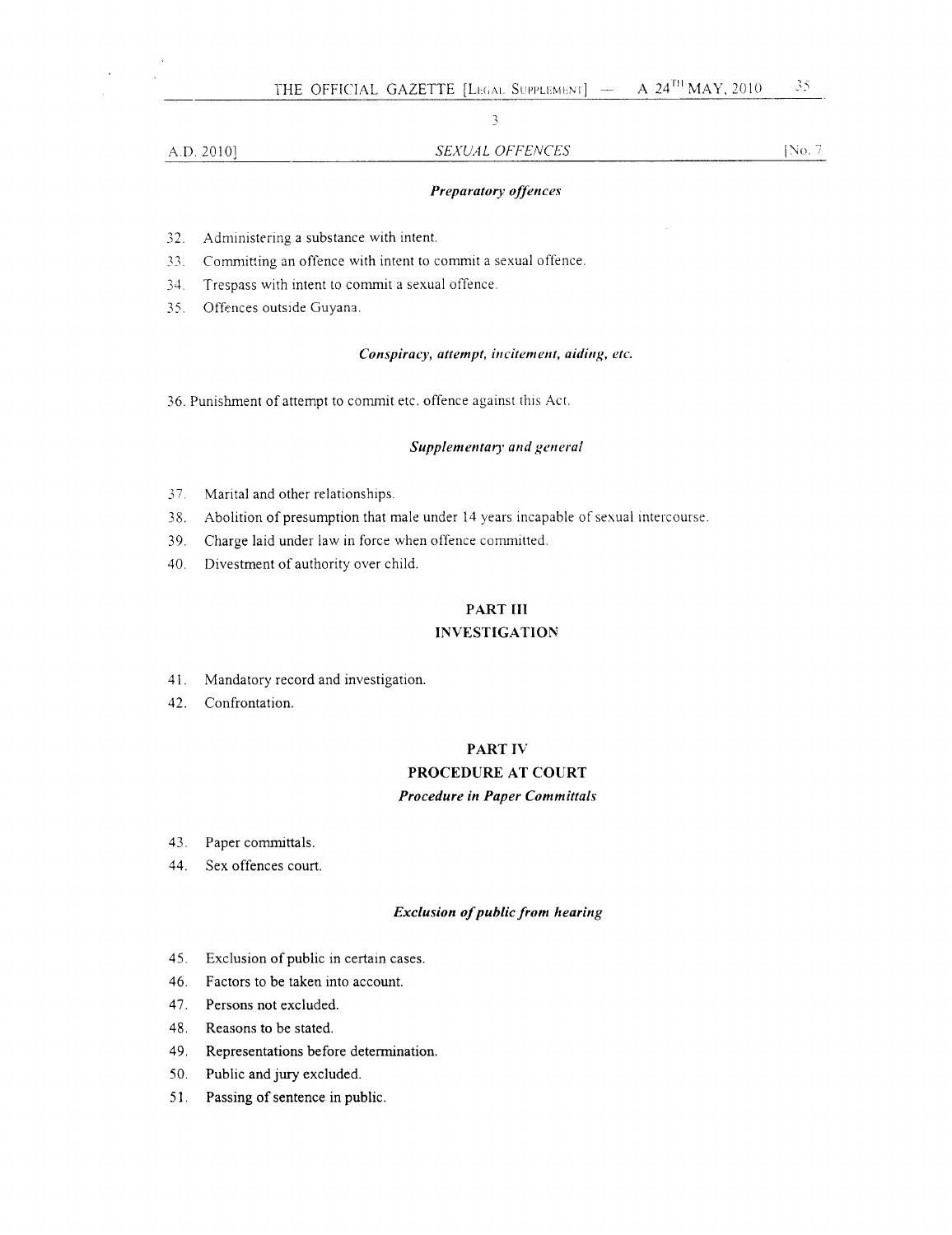4

## *Behaviour and reactions of complainant*

52. Behaviour and reactions of complainant.

# *Special measures*

- 53. Special measures directions.
- 54. Further provisions about directions.
- 55. Screening witness from accused.
- 56. Evidence by audio visual link.
- 57. Removal of gowns.
- 58. Examination of witness through intermediary.
- 59. Use of anatomically correct dolls.
- 60. Status of evidence given under special measures direction.

#### *Presentation of complainant's views and concerns*

61. Opportunity for presentation of complainant's views and concerns.

## *Anonymity for the complainant*

- 62. Anonymity for complainant in press reporting.
- 63. Anonymity for the complainant in Court.

## **PART** V

## **EVIDENCE**

# *Competence of witness and capacity to be sworn*

- 64. Competence of witness to give evidence.
- 65. Determining competence of witness.
- 66. Determining whether witness to be sworn.
- 67. Reception of unsworn evidence.
- 68. Penalty for giving false unsworn evidence.
- 69. Corroboration.
- 70. Compellability.

36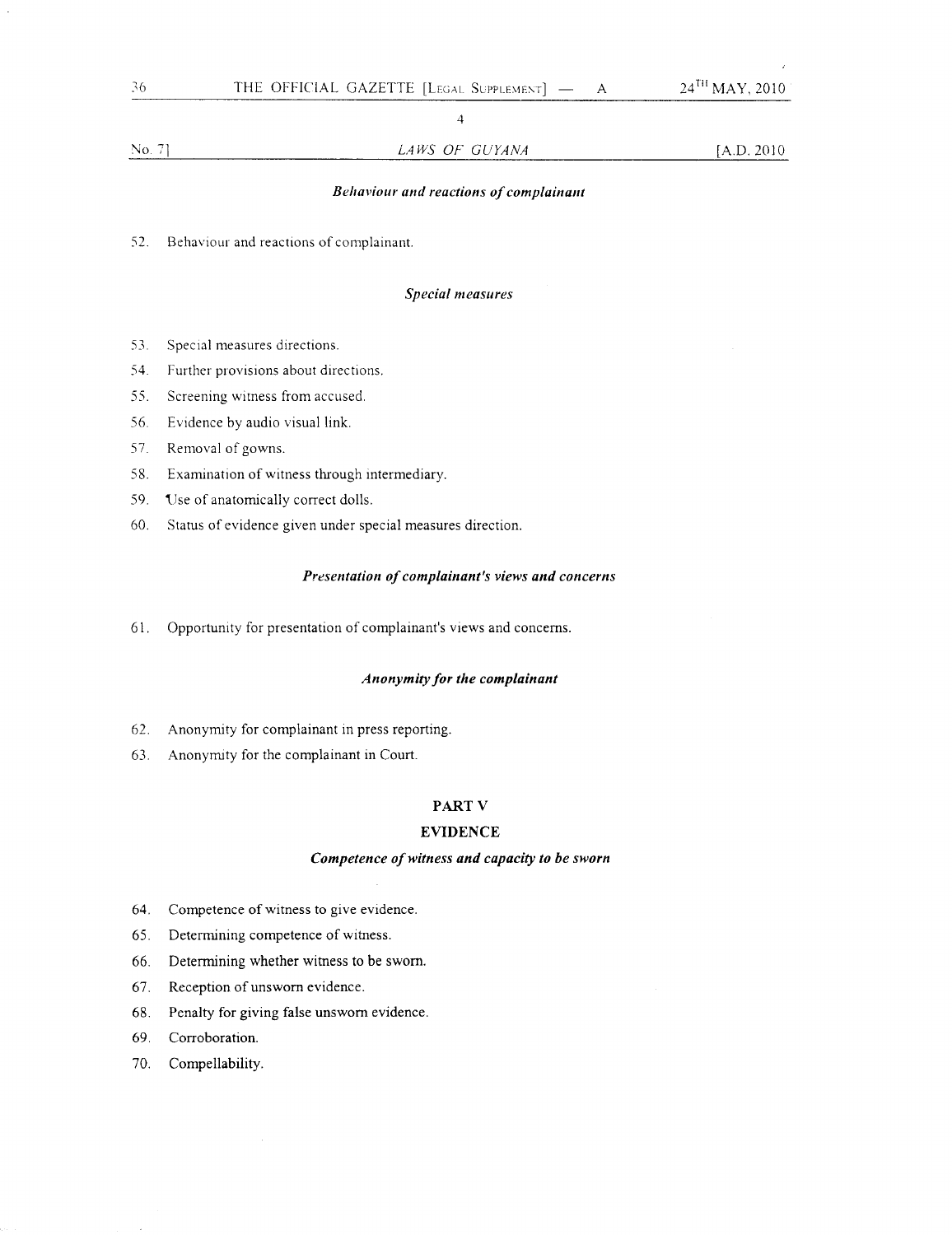# A.D. 2010] *SEXUAL OFFENCES* [No.7

5

# *Previous consistent statements*

- 71. Warning to jury.
- 72. Recent complaint.
- 73. Statement of child admissible where no oral testimony.
- 74. Admissibility of child's statement.
- 75. Statements in documents that appear to have been prepared for the purposes of criminal proceedings or investigations.
- 76. No conviction on statement alone.
- 77. Evidence of sexual activity where complainant under 16 years.
- 78. Evidence of sexual activity, reputation, inferences.
- 79. Evidence of sexual activity in general.
- 80. Previous allegations of sexual offences.

# **PART VI**

# **BAIL**

- 81. Factors to be taken into account.
- 82. Bail for sexual offences.
- 83. Conditions of bail.
- 84. Complainant to be notified if accused released on bail.

# **PART VII**

# , **SENTENCING**

85. Orders following conviction.

# **PART VIII MEDICAL CARE AND SUPPORT FOR VICTIM**

86. Health worker to report child's sexual abuse.

# PART IX

# **PREVENTION**

- 87 National Task Force for Prevention of Sexual Offences.
- 88. Sexual Violence Unit.
- 89. Data.
- 90. Public awareness.
- 91. Education and training.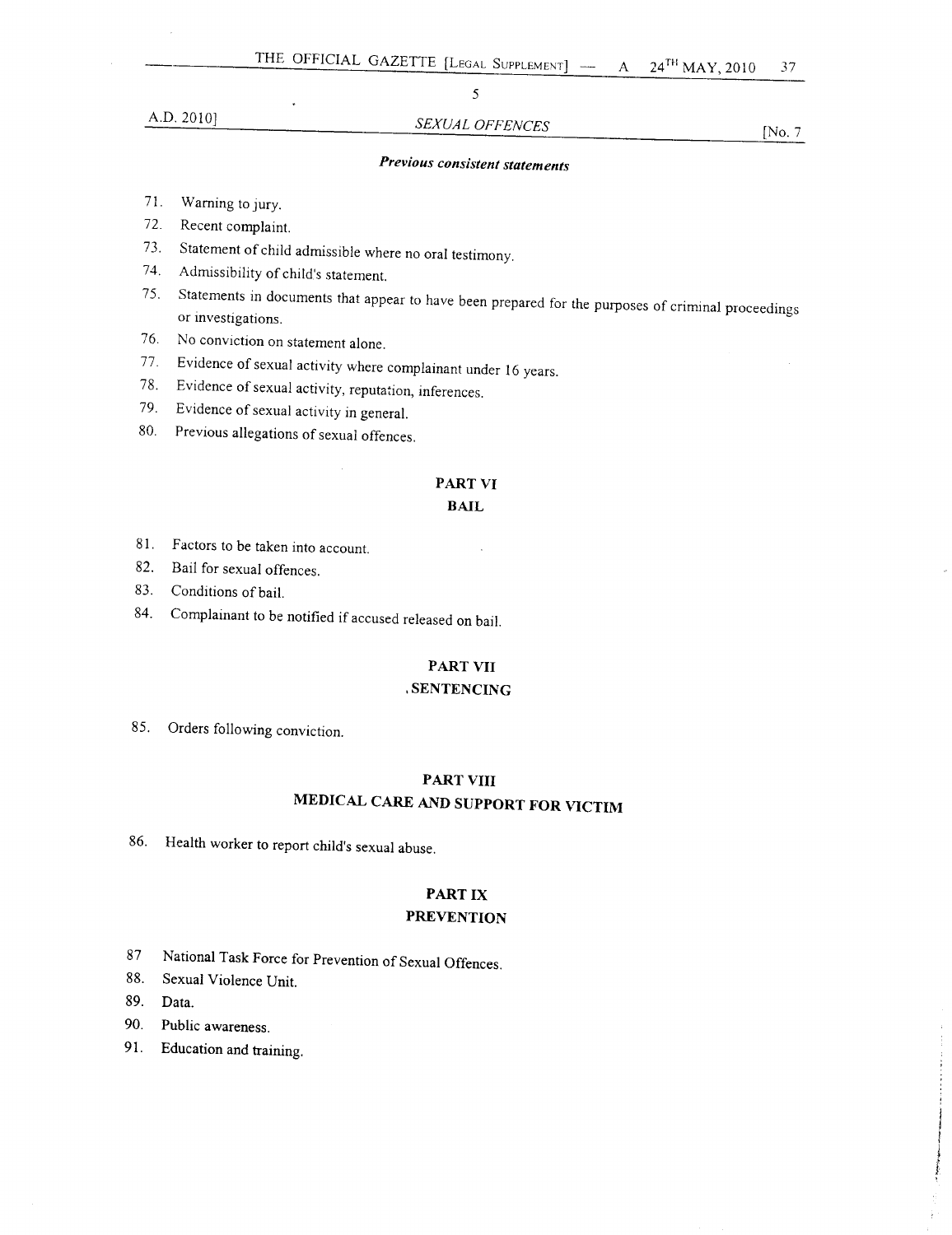$\bar{z}$ 

 $\frac{N\alpha}{2}$  7]

*LA WS OF GUYANA* [A.D. 2010

ż

# **PART X**

# **MISCELLANEOUS**

- 92. Rules of court and regulations.
- 93. Laws to be applied.
- 94. Law inconsistent or in conflict with this Act.
- 95. Repeal and savings.

| <b>FIRST SCHEDULE:</b>                | Paper Committals for Sexual Offences                                                          |
|---------------------------------------|-----------------------------------------------------------------------------------------------|
|                                       | SECOND SCHEDULE: Part One - Procedure for applying to admit evidence of sexual activity where |
|                                       | complainant over 16 years of age.                                                             |
|                                       | Part Two - Procedure for applying to admit evidence of sexual activity where                  |
|                                       | complainant under 16 years of age.                                                            |
| <b>THIRD SCHEDULE:</b> Laws repealed. |                                                                                               |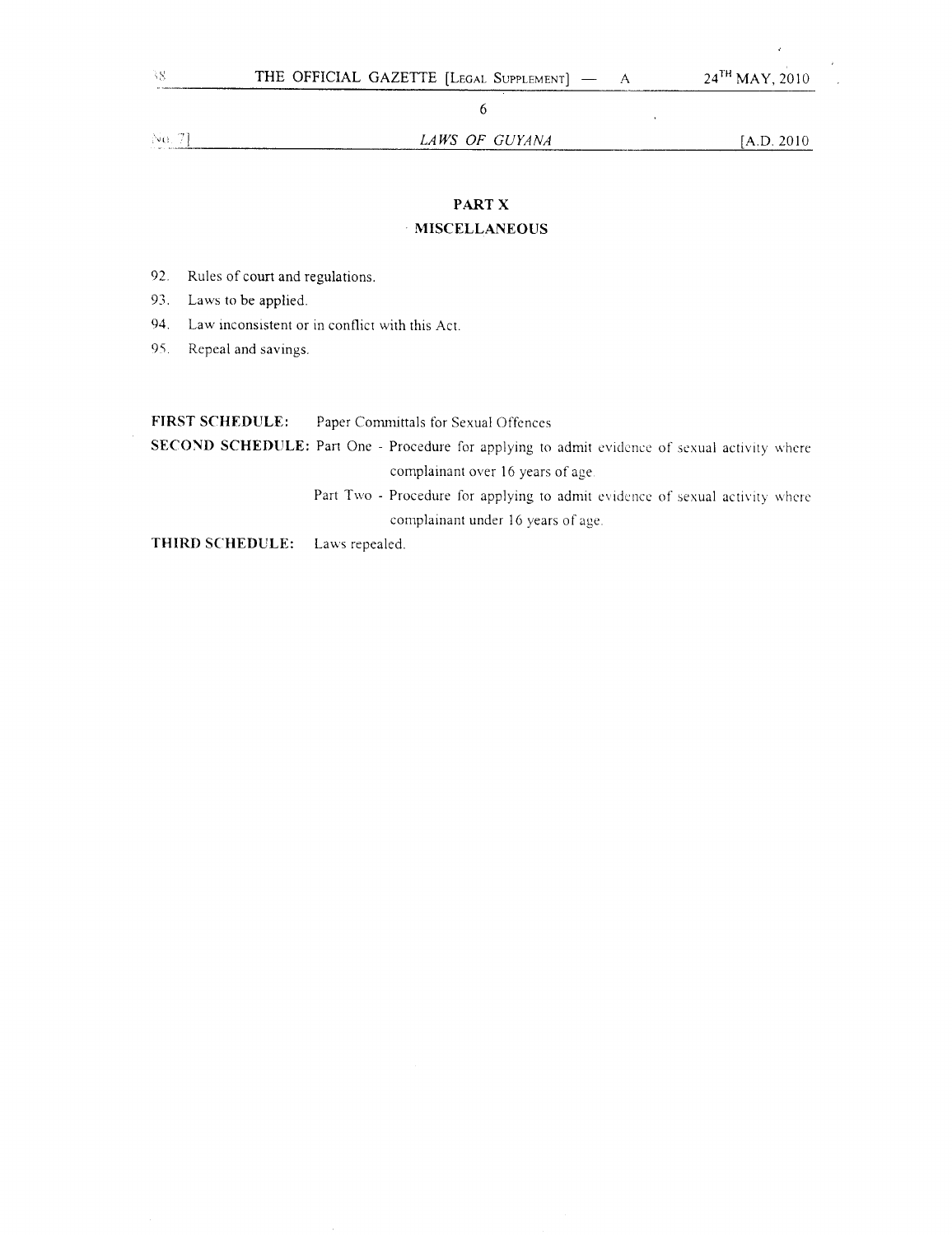#### A.D,2010J

# *SEXUAL OFFENCES* [No, 7

7

AN ACT to reform and consolidate the laws relating to sexual offences and to provide for related matters,

AD 2010 Enacted by tbe Parliament of Guyana:-

# **PART 1 PRELIMINARY**

Short title and **commencement** 1. This Act may be cited as the Sexual Offences Act 2010, and shall come into operation on such date as the Minister may, by order, appoint and different dates may be appointed for different provisions,

Interpretation. 2. In this Act -

- (a) "accused" includes a defendant.
- (b) "child" means a person under eighteen years of age;
- (c) "consent" means words or overt actions by a person who IS competent to give informed consent indicating a freely given agreement to have sexual intercourse or other sexual contact;
- (d) "HIV" means the Human Immuno-deficiency Virus;
- (e) "image" means a moving or stil1 image and includes an inuge produced by any means and. where the context permits. a three-dimensional image and references to an image of a person include references to an image of an imaginary person and references to observation (bowever expressed) are to observation whether direct or by looking at an image;
- (f) "learning disability" means a state of arrested or incomplete development of the mind which includes significant impairment of intelligence and social functioning: dependence on alcohol or drugs is not considered to be a disorder or disability of the mind;
- (g) "mental disorder" means any disorder or disability of the mind. including learning disability:
- $(h)$  "penetration" means any intrusion, however slight and for however short a time, of any part of a person's body or of any object into the vagina or anus of another person. and any contact. however slight, and for however short a time, between the mouth of one person and the genitals or anus of another, including but not limited to sexual intercourse, cunnilingus, fellatio, anal intercours and female to female genital contact: and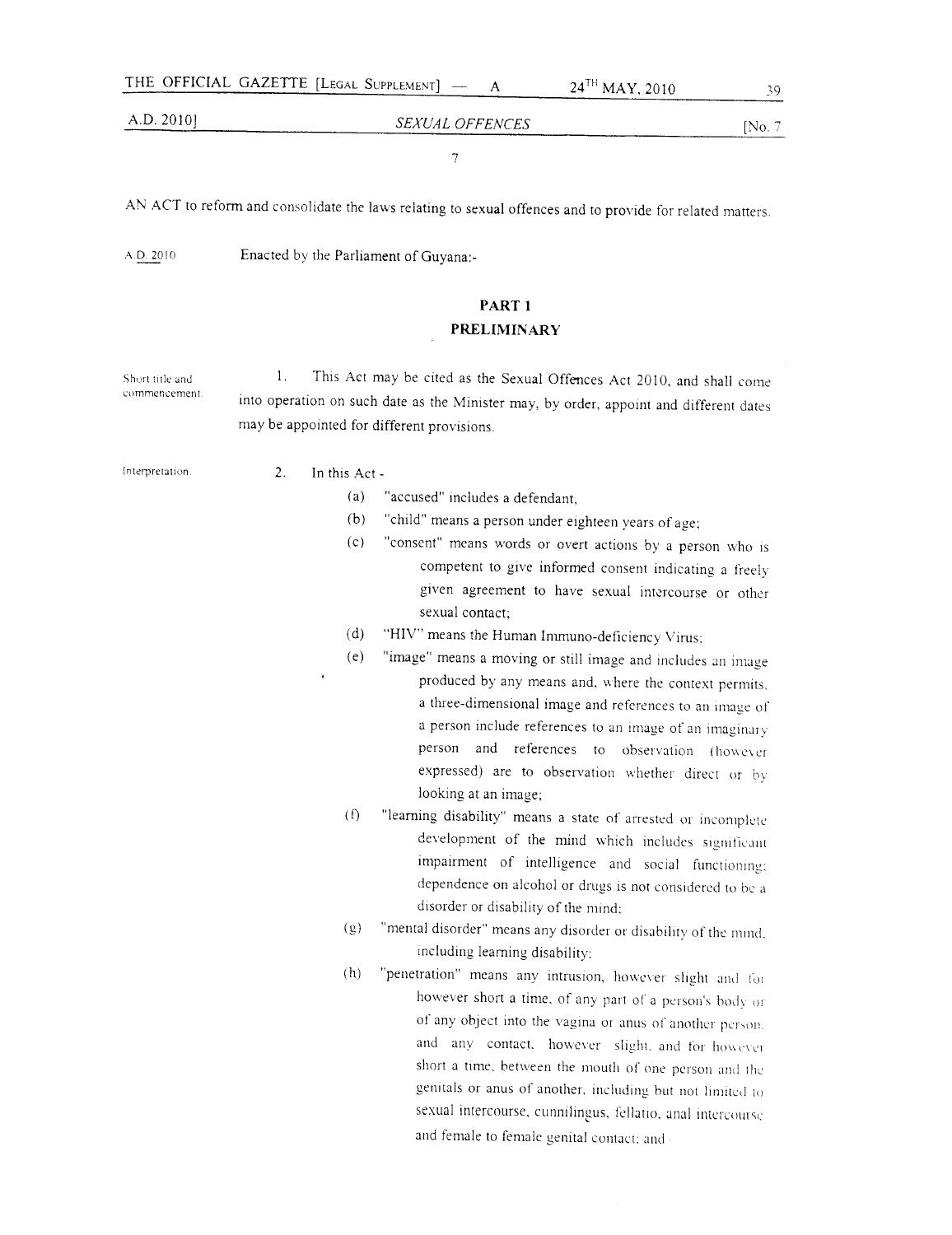# AD.2010] *SEXUAL OFFENCES* [No.7

9

# **PAR T II OFFENCES**

Rape. 3. (1) A person ("the accused") commits the offence of rape if -

- (a) the accused  $-$ 
	- (i) engages in sexual penetration with another person ("the complainant"); or
	- (ii) causes the complainant to engage in sexual penetration with a third person;
- (b) the complainant does not consent to the penetration; and
- (c) the accused does not reasonably believe that the complainant consents.
- (2) Sections 7 and 8 (relating to presumptions about consent) apply to an offence under this section.
- (3) A person who commits the offence of rape is liable, on conviction on indictment, to imprisonment for life.

Sexual assault. 4. (1) A person ("the accused") commits the offence of sexual assault if-

- (a) the accused
	- (i) touches another person ("the complainant") in a sexual way;
	- (ii) causes the complainant to touch the accused in a sexual way;
	- (iii) causes the complainant to touch a third party in a sexual way; or
	- (iv) otherwise indecently assaults the complainant within the meaning of any other law;
- (b) the complainant does not consent to the touching or the act which would constitute indecent assault; and
- (c) the accused does not reasonably believe that the complainant consents.
- (2) Sections 7 and 8 (relating to presumptions as to consent) apply to an offence under this section.
- (3) A person who commits an offence under subsection (1) is liable, on summary conviction, to imprisonment for five years and on conviction on indictment, to imprisonment for ten years.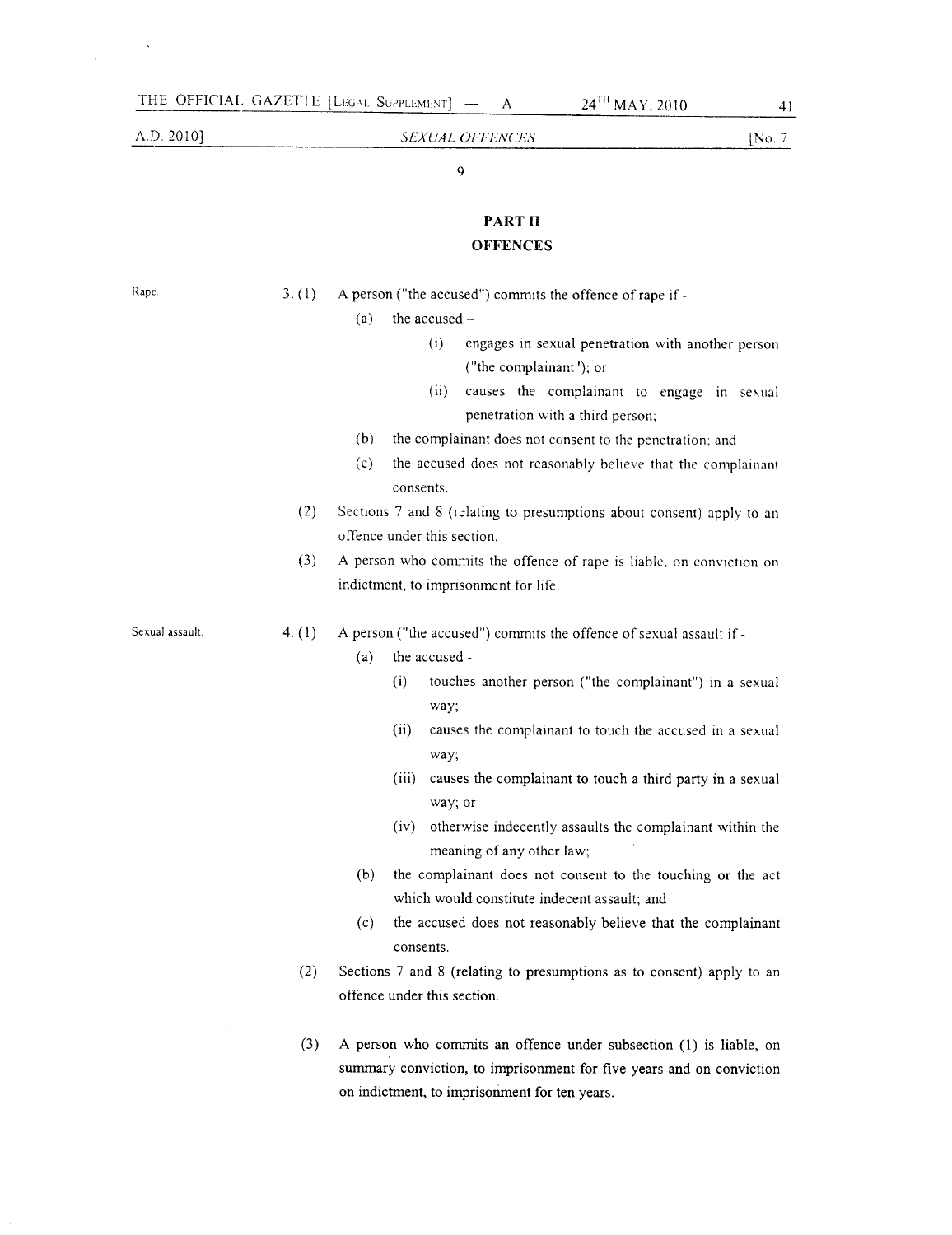| 42                                           | 24TH MAY, 2010<br>THE OFFICIAL GAZETTE [LEGAL SUPPLEMENT] -<br>A                                                                                                                                                                                                                                                                                                                                                                                                                                                                                                                                                                                                                                                                                                                                                                                                                                                                                              |
|----------------------------------------------|---------------------------------------------------------------------------------------------------------------------------------------------------------------------------------------------------------------------------------------------------------------------------------------------------------------------------------------------------------------------------------------------------------------------------------------------------------------------------------------------------------------------------------------------------------------------------------------------------------------------------------------------------------------------------------------------------------------------------------------------------------------------------------------------------------------------------------------------------------------------------------------------------------------------------------------------------------------|
| No. 7]                                       | [A.D. 2010<br>LAWS OF GUYANA                                                                                                                                                                                                                                                                                                                                                                                                                                                                                                                                                                                                                                                                                                                                                                                                                                                                                                                                  |
|                                              | 10                                                                                                                                                                                                                                                                                                                                                                                                                                                                                                                                                                                                                                                                                                                                                                                                                                                                                                                                                            |
| Consent not<br>inferred.                     | Consent and belief in consent cannot be inferred by -<br>5.<br>reason of silence or lack of physical resistance on the part of<br>(a)<br>the complainant; or<br>reason of sexual arousal including orgasm and ejaculation.<br>(b)                                                                                                                                                                                                                                                                                                                                                                                                                                                                                                                                                                                                                                                                                                                             |
| Belief in<br>consent.                        | Where a defence of belief in consent is raised to the offence of rape or<br>6. (1)<br>sexual assault, the belief must be objectively reasonable.                                                                                                                                                                                                                                                                                                                                                                                                                                                                                                                                                                                                                                                                                                                                                                                                              |
|                                              | Whether a belief is reasonable is to be determined having regard to all<br>(2)<br>the circumstances, including any steps the accused has taken to ascertain whether the<br>complainant or the third person consents.                                                                                                                                                                                                                                                                                                                                                                                                                                                                                                                                                                                                                                                                                                                                          |
|                                              | It is not a defence to a charge of rape that the accused reasonably<br>(3)<br>believed that the complainant consented to the sexual activity that forms the subject<br>matter of the charge, where-<br>the belief of the accused arose from the self-induced<br>(a)<br>intoxication or reckless or wilful blindness of the accused; or<br>the accused did not take reasonable steps, in the circumstances<br>(b)<br>known to the accused at the time, to ascertain that the<br>complainant was consenting.                                                                                                                                                                                                                                                                                                                                                                                                                                                    |
| Evidential<br>presumptions<br>about consent. | If in any proceedings for an offence under section 3 or 4 it is proved<br>7. $(1)$<br>that -<br>the accused did the sexual activity;<br>(a)<br>any of the circumstances specified in subsection (2) existed;<br>(b)<br>and<br>the accused knew that those circumstances existed,<br>(c)<br>the complainant is to be taken not to have consented to the sexual activity unless prima<br>facie evidence is adduced to raise an issue as to whether the complainant consented,<br>and the accused is to be taken not to have reasonably believed that the complainant<br>consented unless prima facie evidence is adduced to raise an issue as to whether the<br>accused reasonably believed it.<br>The circumstances referred to in subsection (1) are that-<br>(2)<br>any person was, at the time of the sexual activity or<br>(a)<br>immediately before it began, using violence against the<br>complainant or causing the complainant to fear that immediate |

(b) any person was, at the time of the sexual activity or immediately before it began, causing the complainant to fear that violence was being used, or that immediate violence would be used, against another person;

 $\epsilon$ 

 $\sim$  .

violence would be used against the complainant;

J,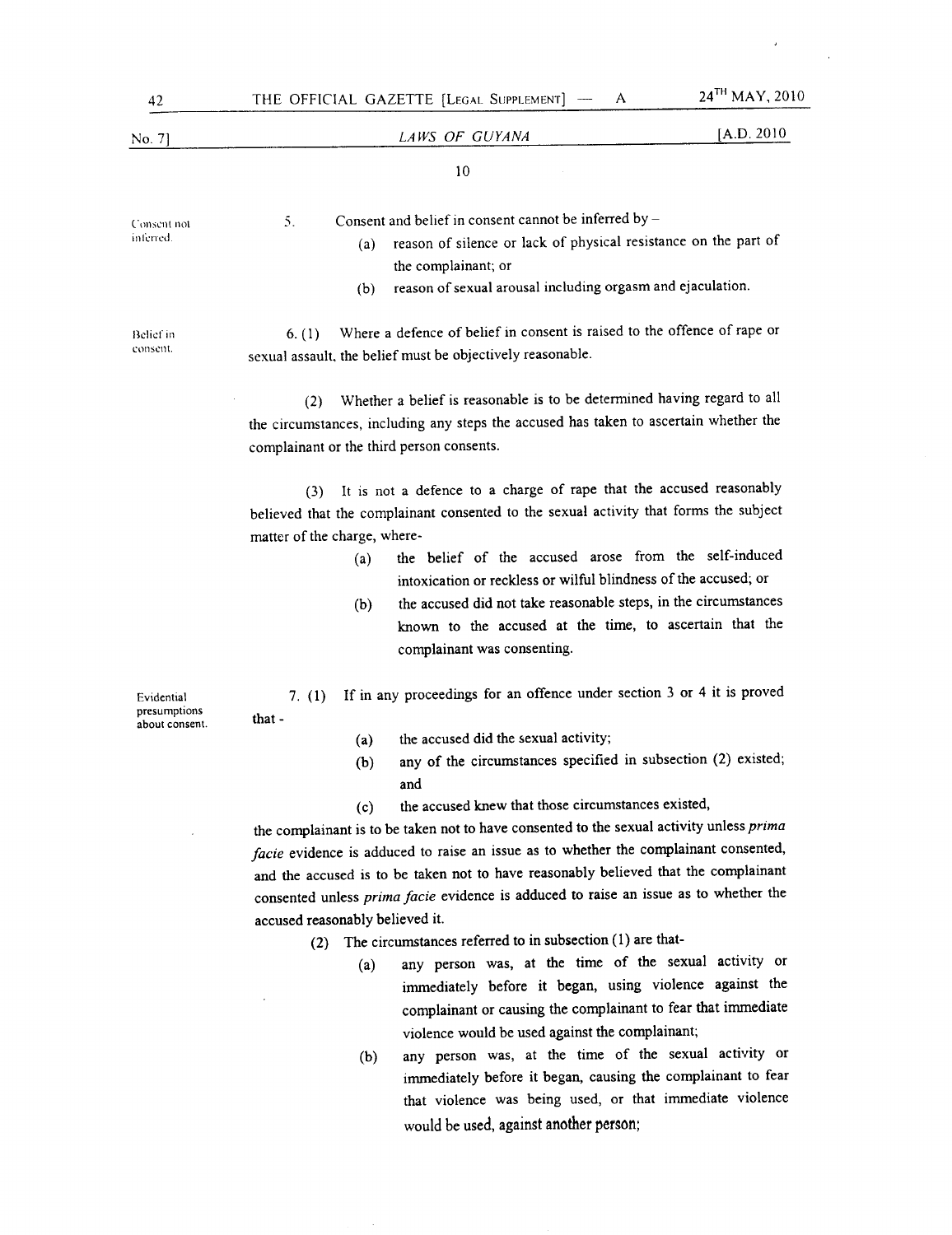$\bf A$ 

I I

- (c) the complainant was, and the accused was not, unlawfully detained at the time of the sexual activity;
- (d) any person had administered to or caused to be taken by the complainant, without the complainant's consent, a substance which, having regard to when it was administered or taken, was capable of causing or enabling the complainant to be stupefied or overpowered at the time of the sexual activity;
- (e) the presence of more than one person at the time of the sexual activity was used to intimidate the complainant;
- (f) the complainant was asleep or otherwise unconscious at the time of the sexual activity;
- (g) because of the complainant's physical disability, the complainant would not have been able at the time of the sexual activity to communicate to the accused whether the complainant consented;
- (h) (i) the complainant was, at the time of the sexual activity, unable to refuse because of or for a reason related to a mental disorder, and the accused knew or could reasonably have been expected to know this;
	- (ii) for the purposes of this subsection, the complainant was unable to refuse if the complainant lacks the capacity to choose whether to agree to the sexual activity (whether because the complainant lacks sufficient understanding of the nature or reasonably foreseeable consequences of what is being done, or for any other reason), or the complainant is unable to communicate such a choice to the accused;
- (i) the complainant was otherwise incapable of consenting to the sexual activity at the time of the sexual activity;
- (j) agreement was expressed by the words or conduct of a person other than the complainant;
- (k) abuse of a position of power or authority to the extent that the complainant could not resist at the time of the sexual activity;
- .(1) the complainant expressed at the time of the sexual activity a lack of agreement to engage in the sexual activity;
- (m) the complainant, having consented to engage in the sexual activity, expressed, by words or conduct at the time of the sexual activity, a lack of agreement to continue to engage in the sexual activity.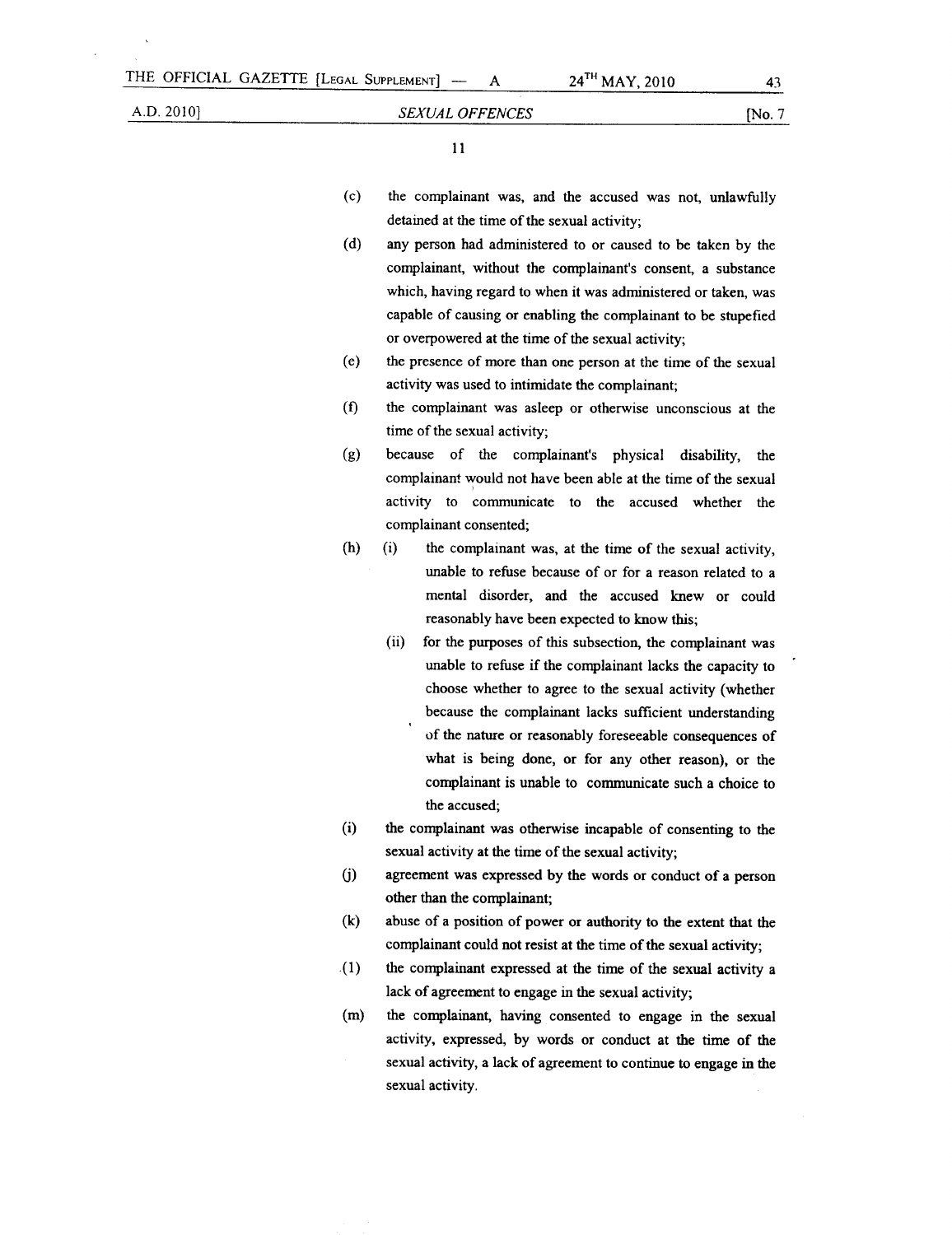# [A.D. 2010 No.7] *LA WS OF GUYANA*

12

(3) In subsection (2)(a) and (b), the reference to the time immediately before the sexual activity began is, in the case of an act which is one of a continuous series of sexual activities, a reference to the time immediately before the first sexual activity began.

Conclusive presumptions about consent.

8. (1) If in any' proceedings for an offence under section 3 or 4 it is proved that the accused did the sexual activity and that any of the circumstances specified in subsection (2) existed, it is to be conclusively presumed that -

- (a) the complainant did not consent to the sexual activity; and
- (b) the accused did not believe that the complainant consented to the sexual activity.
- (2) The circumstances referred to in subsection (1) are that
	- (a) the accused deceived the complainant as to the nature or purpose of the sexual activity;
	- (b) the accused induced the complainant to consent to the sexual activity by impersonating a person known personally to the complainant.

# *Non-consent offences: children and vulnerable adults*

Non-consent offences.

9. For offences under sections 10 to 26, unless expressly stated in any of the offences, it is not necessary for the prosecution to prove that the complainant did not consent, and belief in consent (whether reasonable or not) is not a defence.

### *Child sex offences*

10. (I) A person ("the accused") commits the offence of rape of a child under sixteen years of age ("the complainant") if the accused-

- (a) engages in sexual penetration with the complainant; or
- (b) causes the complainant to engage in sexual penetration with a third party.

(2) It is irrelevant whether at the time of the penetration the accused believed the complainant to be sixteen years of age or over.

(3) A person who commits an offence under subsection (1) is liable on conviction on indictment to imprisonment for life.

Sexual activity \\;Ih 3 child under 16 years

11. (1) A person ("the accused") commits the offence of sexual activity with a child under sixteen years of age if the accused -

Rape of a child under 16 years.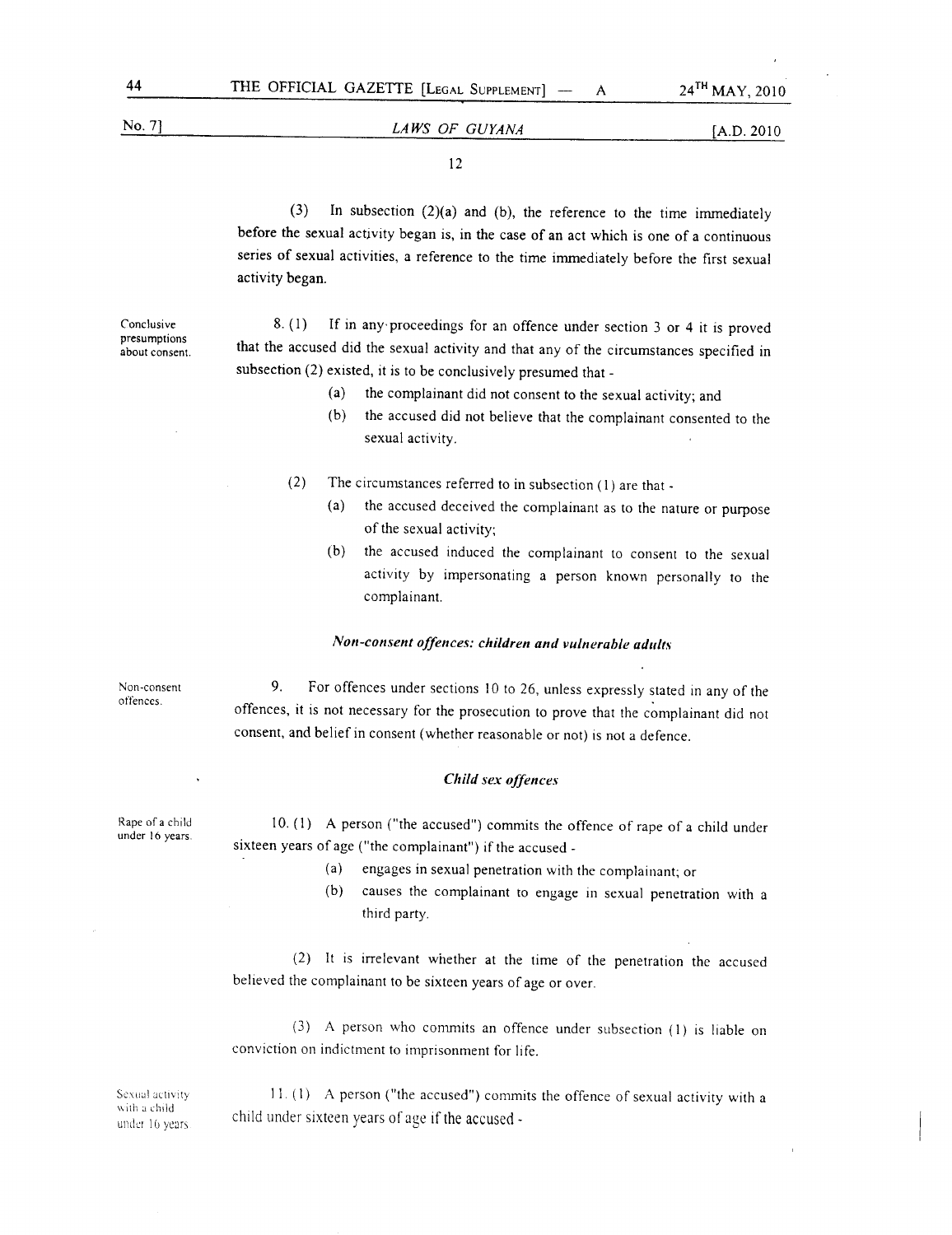13

- (a) engages in a sexual activity (not including sexual penetration) with a child who is under sixteen years of age ("the complainant");
- (b) causes or incites the complainant to engage in a sexual activity with a third party; or
- (c) causes the complainant to perform a sexual act including causing the complainant to masturbate.

(2) It is irrelevant whether at the time of the activity the accused believed the complainant to be sixteen years of age or over.

(3) A person who *commits* an offence under subsection (1) is liable on summary conviction to imprisonment for five years and on conviction on indictment to imprisonment for ten years.

Causing a child under 16 years to watch a sexual act.

12. (1) A person ("the accused") commits the offence of causing a child to watch a sexual act if the accused causes a person, who is under sixteen years of age ("the complainant"), to watch the accused or a third person engaging in a sexual activity or to look at an image of a person engaging in a sexual activity.

(2) A person who commits an offence under subsection (1) is liable on summary conviction, to a fine of one million dollars and to imprisonment for five years and on conviction on indictment, to imprisonment for ten years.

(3) A person ("the accused") is not guilty of an offence under this section, if the accused acts for the purpose of -

- (a) protecting the complainant from a sexually transmitted infection;
- (b) protecting the physical safety of the complainant;
- (c) preventing the complainant from becoming pregnant; or
- (d) promoting the complainant's emotional well-being by the giving of advice,

and not for the purpose of obtaining sexual gratification or for the purpose of causing or encouraging the activity constituting the offence or the complainant's participation in it.

Meeting a ehild under 1 (, years **following** sexual grooming.

13. (1) A person eighteen years of age or over ("the accused") commits the offence of meeting a child following sexual grooming if -

- (a) having met or communicated with another person ("the complainant") on at least two earlier occasions, the accused \_
	- (i) meets the complainant; or
	- (ii) travels with the intention of meeting the complainant in any part of the world;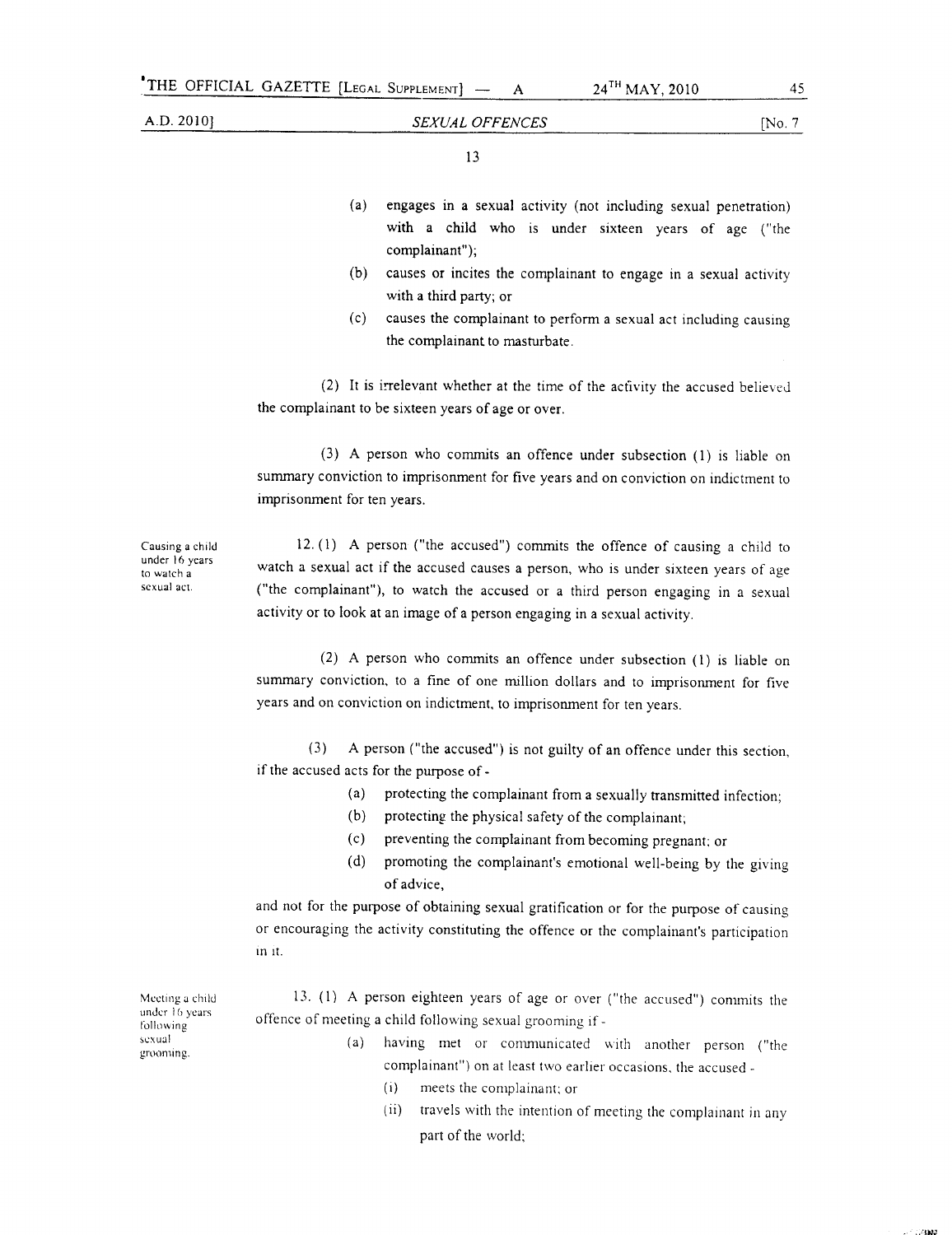14

- (b) at the time, the accused intends to do anything to or in respect of the complainant, during or after the meeting and in any part of the world, which if done will involve the commission by the accused of an offence under this Act; and
- (c) the complainant is under sixteen years of age and the accused does not reasonably believe that the complainant is sixteen years of age or over.

(2) In subsection  $(l)(a)$  the reference to the accused having met or communicated with the complainant is a reference to the accused having met the complainant in any part of the world or having communicated with the complainant by any means from, to or in any part of the world.

- (3) A person who commits an offence under this section is liable \_
	- (a) on summary conviction, to a fine of one million dollars and to imprisonment for five years;
	- (b) on conviction on indictment, to imprisonment for ten years.

Close in age defence: complainant age 12 to 14.

14. Where an accused is charged with an offence under sections 10, 11, 12 or 13 in respect of a complainant who is twelve years of age or over but under fourteen years of age, it is a defence that the complainant consented to the activity that forms the subject-matter of the charge if the accused-

- (a) is less than two years older than the complainant; and
- (b) is not in a position of trust or authority towards the complainant within the meaning of section 19, is not a person with whom the complainant is in a relationship of dependency and is not in a relationship with the complainant that is exploitative of the complainant.

Close in age defence: complainant age 14 to 16

15. Where an accused is charged with an offence under sections 10, 11, 12 or 13 in respect of a complainant who is fourteen years of age or over but under sixteen years of age, it is a defence that the complainant consented to the activity that forms the subject-matter of the charge if the accused-

- (a) is less than four years older than the complainant; and
- (b) is not in a position of trust or authority towards the complainant within the meaning of section 19, is not a person with whom the complainant is in a relationship of dependency and is not in a relationship with the complainant that is exploitative of the complainant.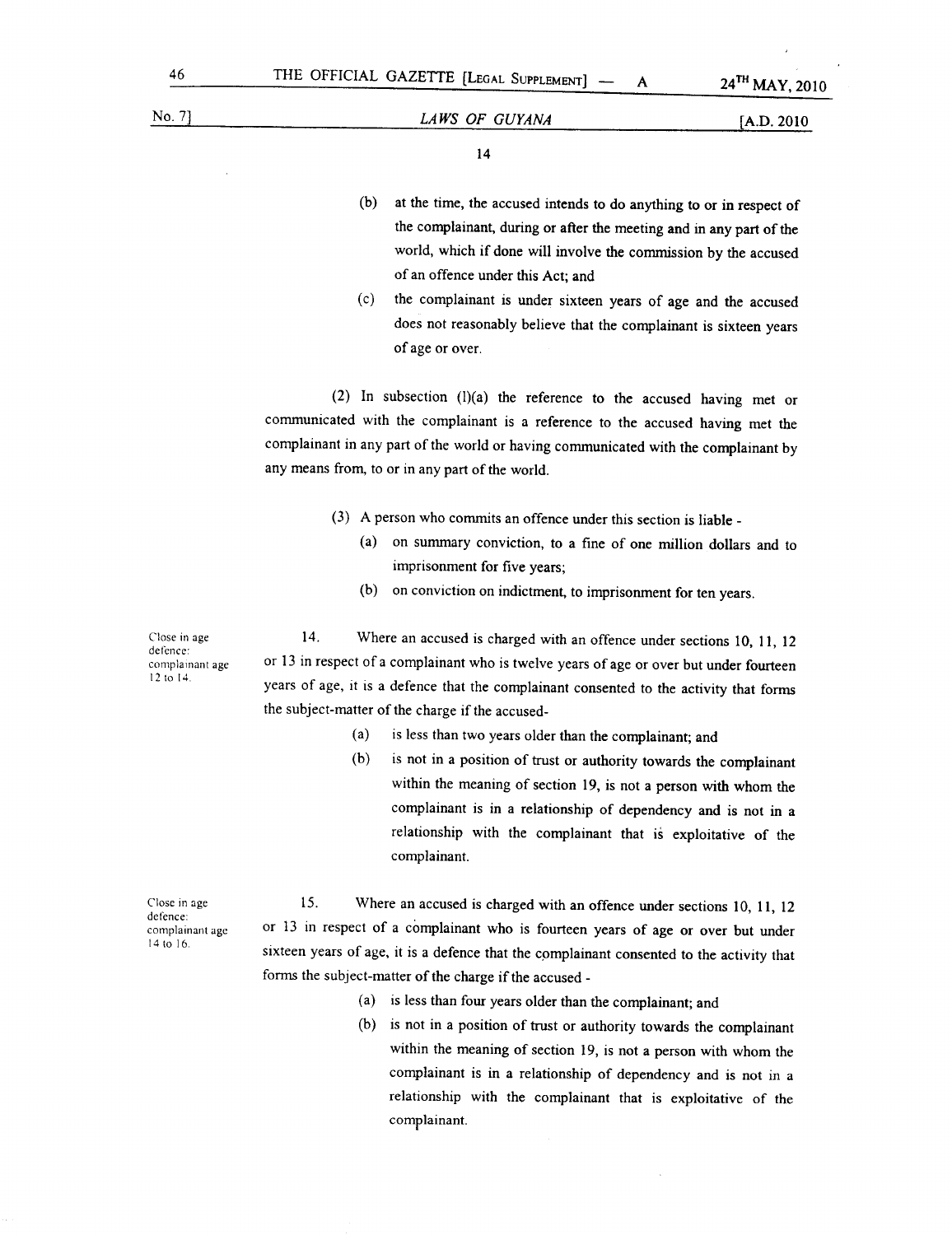# 24<sup>TH</sup> MAY, 2010

### A.D. 2010]

### *SEXUAL OFFENCES*

# [No.7

15

Sexual activity with a child family member.

16. (1) A person ("the accused") commits the offence of sexual activity with a child family member ("the complainant") if -

(a) the accused -

- (i) engages in sexual activity with the complainant;
- (ii) causes the complainant to engage in sexual activity with a third party; or
- (iii) causes the complainant to perform sexual acts including causing the complainant to masturbate;
- (b) the relation of the accused to the complainant is a family relation within section 17 and the accused knew or could reasonably have been expected to know that the relation of the accused to the complainant was a family relation within that section; and
- (c) the complainant is under eighteen years of age.

(2) Where in proceedings for an offence under this section it is proved that the relation of the accused to the complainant was a family relation within section 17, it is to be taken that the accused knew or could reasonably have been expected to know that the relation of the accused to the complainant was a family relation unless *prima facie* evidence is adduced to raise an issue as to whether the accused knew or could reasonably have been expected to know that it was.

- (3) A person who commits an offence under this section is liable
	- (a) where the sexual activity included sexual penetration, on conviction on indictment to imprisonment for life;
	- (b) in any other case
		- (i) on summary conviction, to a fme of one million dollars and to 'imprisonment for five years;
		- (ii) on conviction on indictment, to imprisonment for fourteen years.

(4) A person ("the accused") does not commit an offence under this section if -

- (a) at the time the complainant is eighteen years of age or over and the accused and the complainant are lawfully married; or
- (b) the relationship of the accused to the complainant is not a family relationship within section 17 and immediately before the relationship first became a relationship within section 17, a sexual relationship existed between them,

47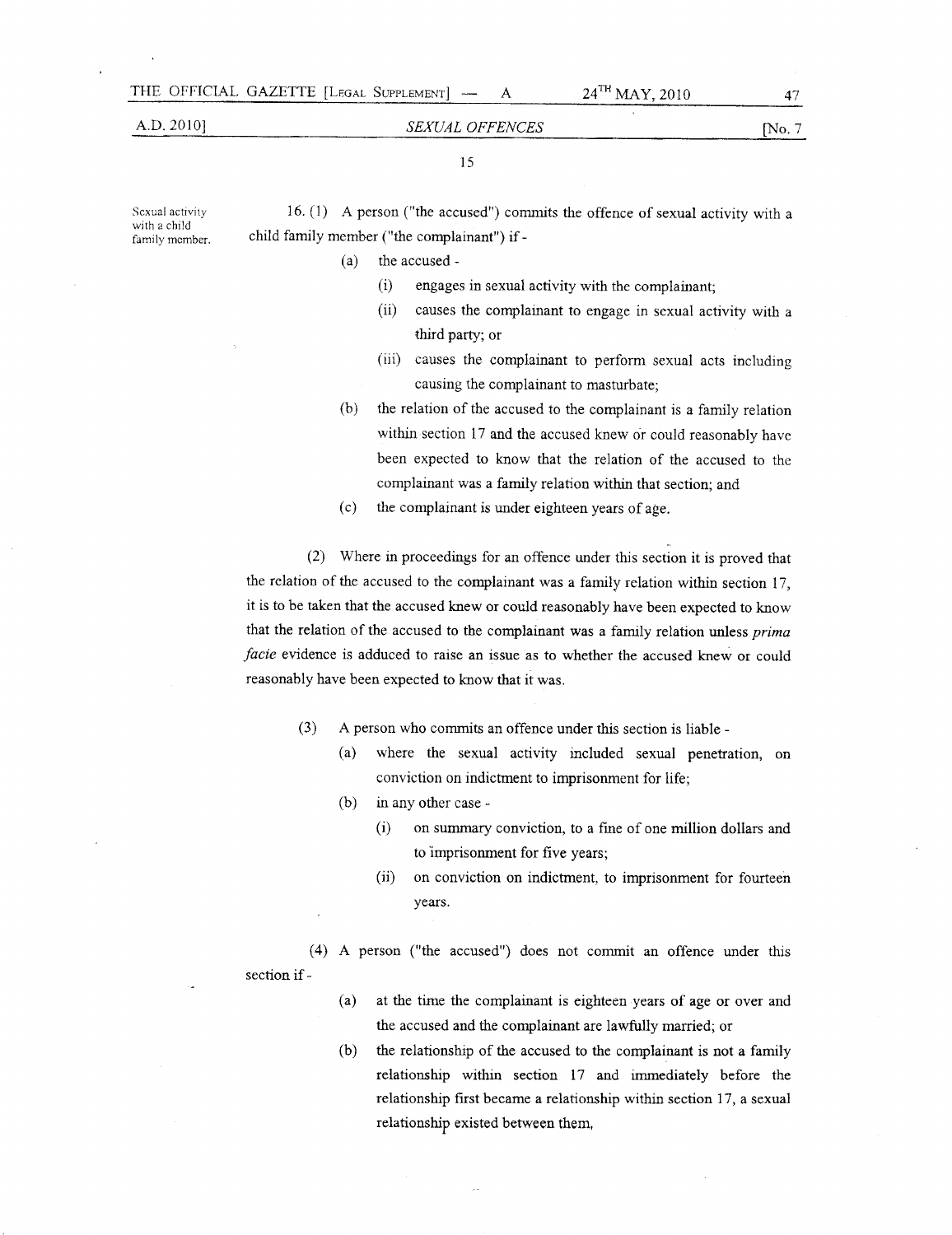Family relationships.

# No.71 *LAWS OF GUYANA* [A.D. 2010

16

(5) Subsection (4) (b) does not apply if at the time referred to in that subsection a sexual relationship between the accused and the complainant would have been unlawful.

(6) In proceedings for an offence under this section it is for the accused to prove the matters mentioned in subsection (4)(a) and (b).

17. (1) For the purposes of section 16, the relation of one person ("the accused") to another ("the complainant") is a family relation where  $-$ 

- (a) one of them is the other's parent, grandparent, brother, sister, halfbrother, half-sister, aunt or uncle, or the accused is or has been the complainant's foster parent.
- (b) the accused and the complainant live or have lived in the same household, or the accused is or has been regularly involved in caring for, training, supervising or being in sole charge of the complainant, and -
	- $(i)$  one of them is or has been the other's step-parent (whether through legal marriage or cohabitation);
	- (ii) the accused and the complainant are cousins;
	- (iii) one of them is or has been the other's stepbrother or stepsister, or
	- (iv) the parent or present or former foster parent of one of them is or has been ihe other's foster parent;
- (c) the accused and the complainant live in the same household, and the accused is regularly involved in caring for, training, supervising or being in sole charge of the complainant.
- (2) For the purposes of this section-
	- (a) "aunt" means the sister or half-sister of a person's parent, and "uncle" has a corresponding meaning;
	- (b) "cousin" means the child of an aunt or uncle;
	- (c) a person is a child's foster parent if so deemed under any law, deed, agreement, arrangement or court order;
	- (d) "stepbrother" and" stepsister" include the child of any step-parent.

#### *Abuse of position of trust: sexual activity with a child*

Sexual activity with a child by abusing a position of trust.

18. (1) A person ("the accused") commits the offence of sexual activity with a child under eighteen years of age by abusing a position of trust in relation to that child ("the complainant") if  $-$ 

 $(a)$  the accused -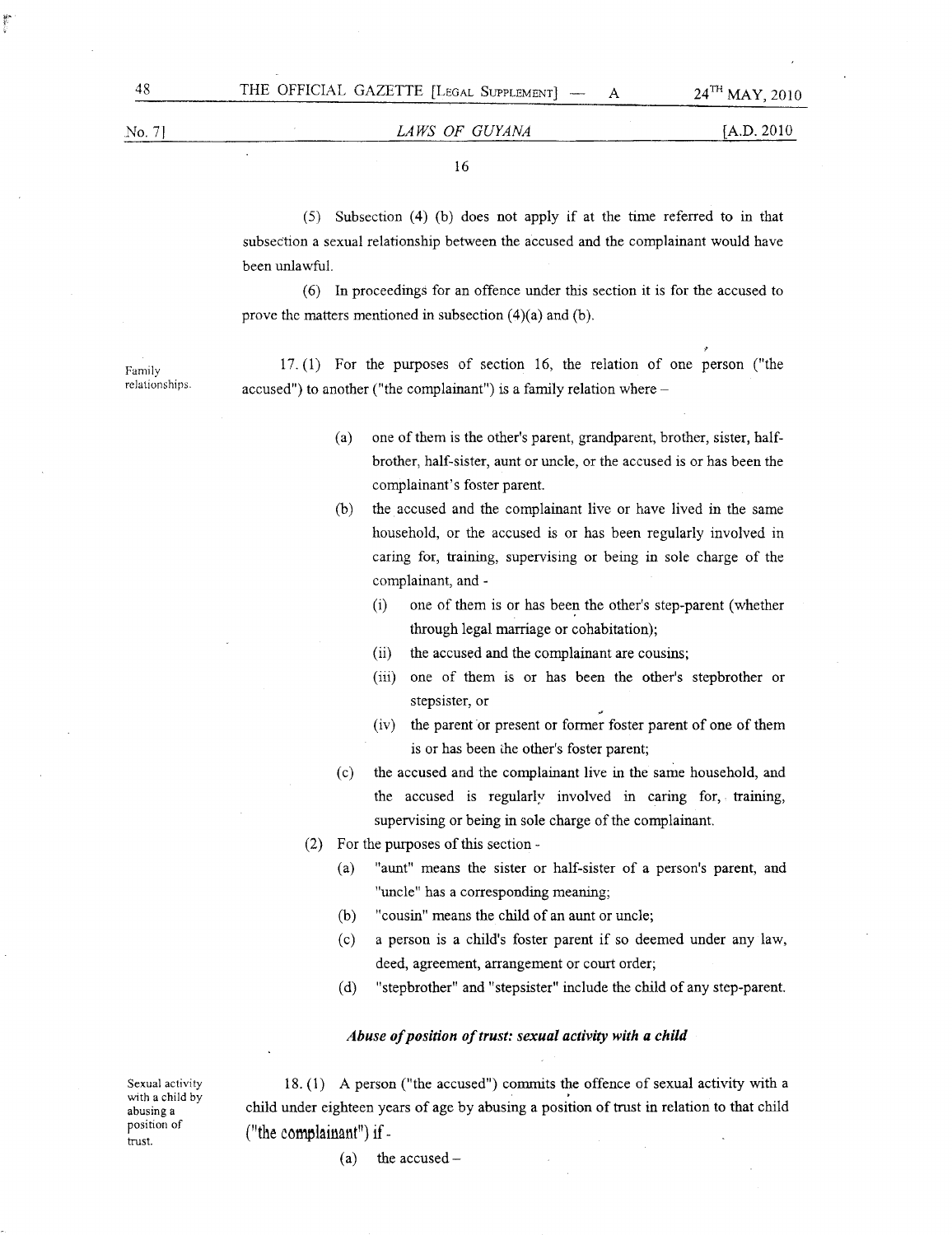- A

17

- (i) engages in sexual activity with the complainant;
- (ii) causes the complainant to engage in sexual activity with a third party; or
- (iii) causes the complainant to perform sexual acts including causing the complainant to masturbate;
- (b) the accused is in a position of trust in relation to the complainant by virtue of circumstances within section 19 (1) (a), (b) or (c), and is not in a position of trust by virtue of other circumstances; and
- (c) the accused knows or could reasonably be expected to know of the circumstances by virtue of which the accused is in a position of trust in relation to the complainant.

*(2J* Where in proceedings for an offence under this section it is proved that the accused was in a position of trust in relation to the complainant by virtue of circumstances within section 19 (1) (a), (b) or (c), and it is not proved that the accused was in a position of trust by virtue of other circumstances, it is to be taken that the accused knew or could reasonably have been expected to know of the circumstances by virtue of which the accused was in such a position of trust unless *prima facie* evidence is adduced to raise an issue as to whether the accused knew or could reasonably have been expected to know of those circumstances.

- (3) A person who commits an offence under this section is liable \_
	- (a) where the sexual activity included sexual penetration, on conviction on indictment to imprisonment for life;
	- (b) in any other case  $-$ 
		- (i) on summary conviction, to a fme of one million dollars and to imprisonment for five years;
		- (ii) on conviction on indictment, to imprisonment for ten years.

(4) A person ("the accused") does not commit an offence under this section if -

- (a) at the time the complainant is sixteen years of age or over and the accused and the complainant are lawfully married; or
- (b) immediately before the accused entered into a position of trust with the complainant, a sexual relationship existed between them

(5) Subsection (4) (b) does not apply if at the time referred to in that subsection sexual intercourse between the accused and the complainant would have been unlawful.

(6) In proceedings for an offence under this section it is for the accused to prove the matters mentioned in subsections (4) (a) and (b).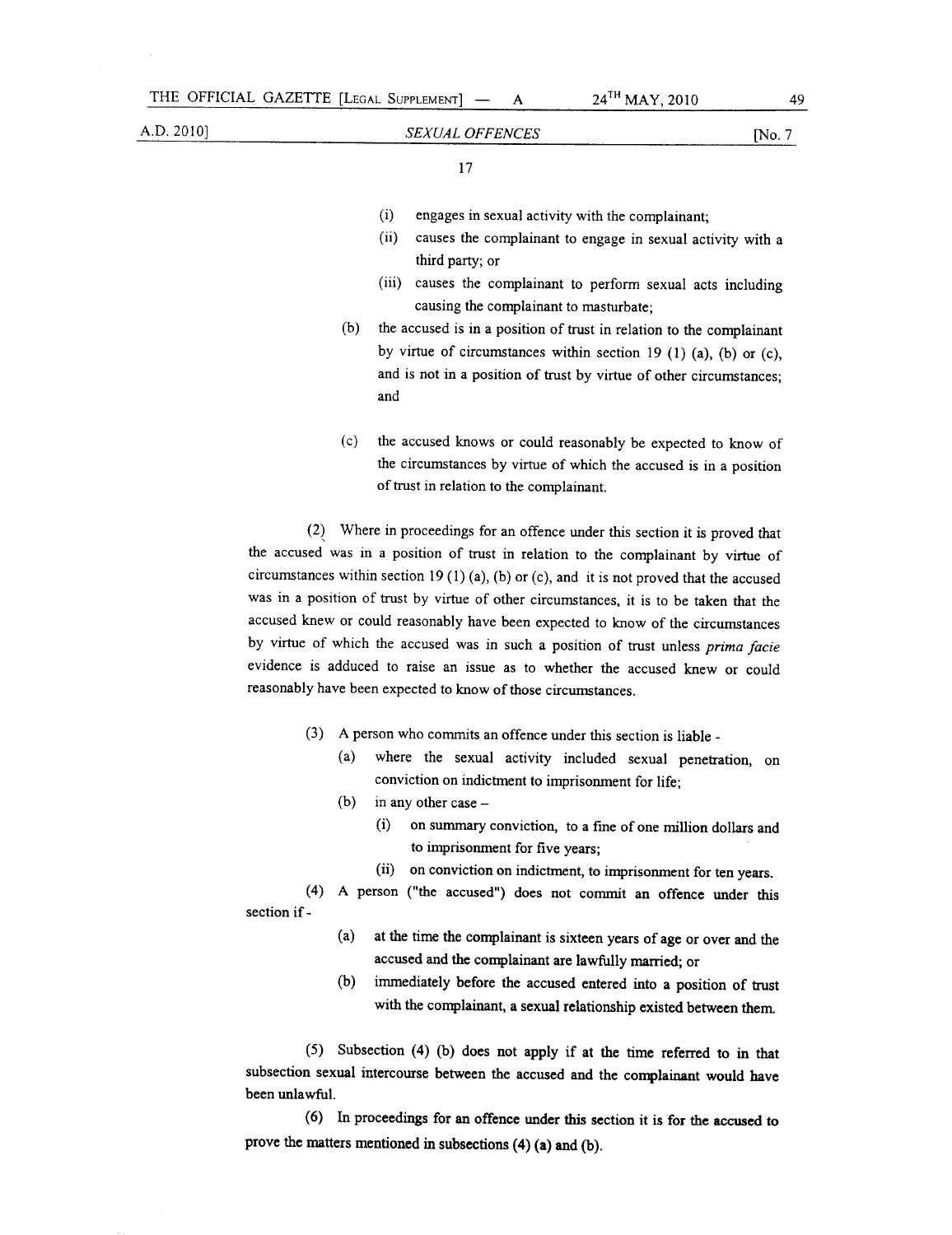## No.7) *LAWS OF GUYANA* [A.D. 2010

18

Position of trust. 19.  $(1)$  For the purposes of sections 14, 15 and 18, the positions of trust in relation to the accused and the complainant include, where -(a) the accused looks after persons, including the complainant, detained in an institution by virtue of a Court order or under any law; (b) the accused looks after persons, including the complainant, who are accommodated and cared for in one of the following institutions - (i) a hospital; (ii) an independent clinic; (iii) a care home, residential care home or private hospital; or (iv) a community home, voluntary home, children's home or orphanage; (c) the accused looks after persons who are receiving education at an educational institution (whether in the role of teacher or in another role) and the complainant is receiving, and the accused is not receiving, education at that institution;  $(d)$  the accused is the guardian of the complainant; (e) the accused is not appointed to be guardian of the complainant but is the legal or reputed husband or wife of one of the complainant's parents or guardians; (f) the complainant is in vocational training and the accused looks after the complainant on an individual basis; or (g) the accused is a social worker, probation officer, coach, instructor, minister of religion, babysitter, child-minder or has a welfare position in relation to the complainant, and has regular unsupervised contact with the complainant. (2) For the purposes of subsection (1)- (a) the accused looks after persons under eighteen years of age if the accused is regularly involved in caring for, training, supervising or being in sole charge of such persons; (b) the accused looks after the complainant on an individual basis if - (i) the accused is regularly involved in caring for, training or supervising the complainant; and (ii) in the course of the involvement, the accused regularly has unsupervised contact with the complainant (whether face to face or by any other means).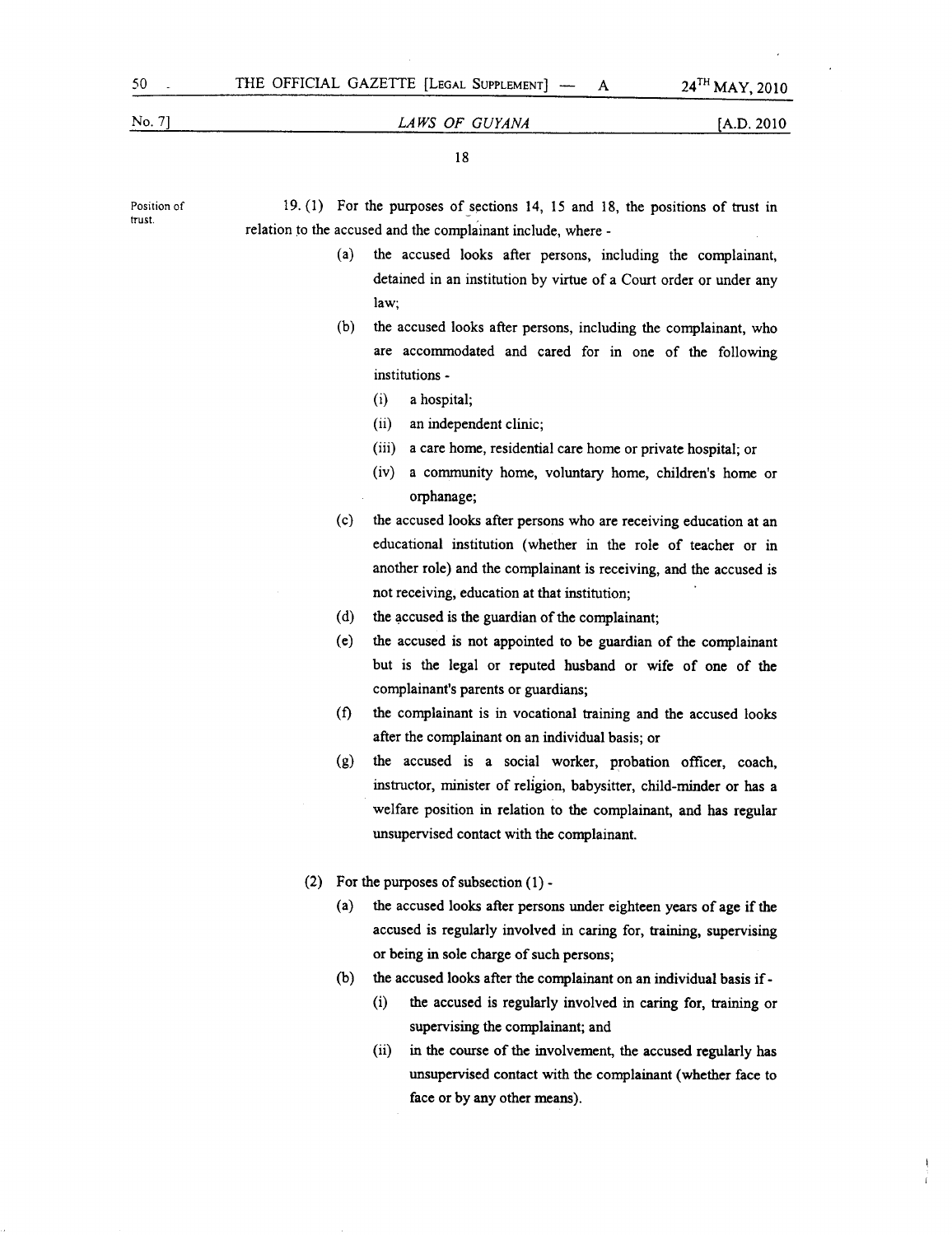| THE OFFICIAL GAZETTE [LEGAL SUPPLEMENT] - |                 | $24$ <sup>TH</sup> MAY, 2010 |           |
|-------------------------------------------|-----------------|------------------------------|-----------|
| A.D. 20101                                | SEXUAL OFFENCES |                              | $N_0$ . 7 |

19

20. (1) In proceedings relating to an offence under this Act, a person commits the offence of obstructing the prosecution if that person prevents a child from -(a) giving a statement to the police; (b) giving evidence in any other way which would be admissible for the paper committal; or (c) testifying. (2) A person who commits an offence under subsection (I) is liable on years. 21. (I) A person ("the accused") commits the offence of arranging or facilitating the commission of a child sex offence if the accused intentionally arranges or facilitates something that the accused intends to do, intends another person to do, or believes that another person will do, in any part of the world, and doing it will involve the commission of an offence under section 10, II, 12, 13, 16 or 18. (2) A person ("the accused") does not commit an offence under this section if - (a) the accused arranges or facilitates something that the accused believes another person will do, but that the accused does not intend to do or intend another person to do; and (b) any offence within subsection (I) would be an offence against a child for whose protection the accused acts. (3) For the purposes of subsection (2), a person acts for the protection of a child if the person acts for the purpose of -(a) protecting the child from sexually transmitted infection; (b) protecting the physical safety of the child; (c) preventing the child from becoming pregnant; or (d) promoting the child's emotional well-being by the giving of advice, or any educational activity, and not for the purpose of obtaining sexual gratification or for the purpose of causing or encouraging the activity constituting the offence within subsection (I) or the child's participation in it.

- (4) A person who commits an offence under this section is liable -
	- (a) on summary conviction, to a fine of one million dollars and to imprisonment for five years;
	- (b) on conviction on indictment to imprisonment for ten years.

**Obstructing** prosecution.

summary conviction to a fine of one million dollars and to imprisonment for five

Arranging or facilitating commission of child sex offence.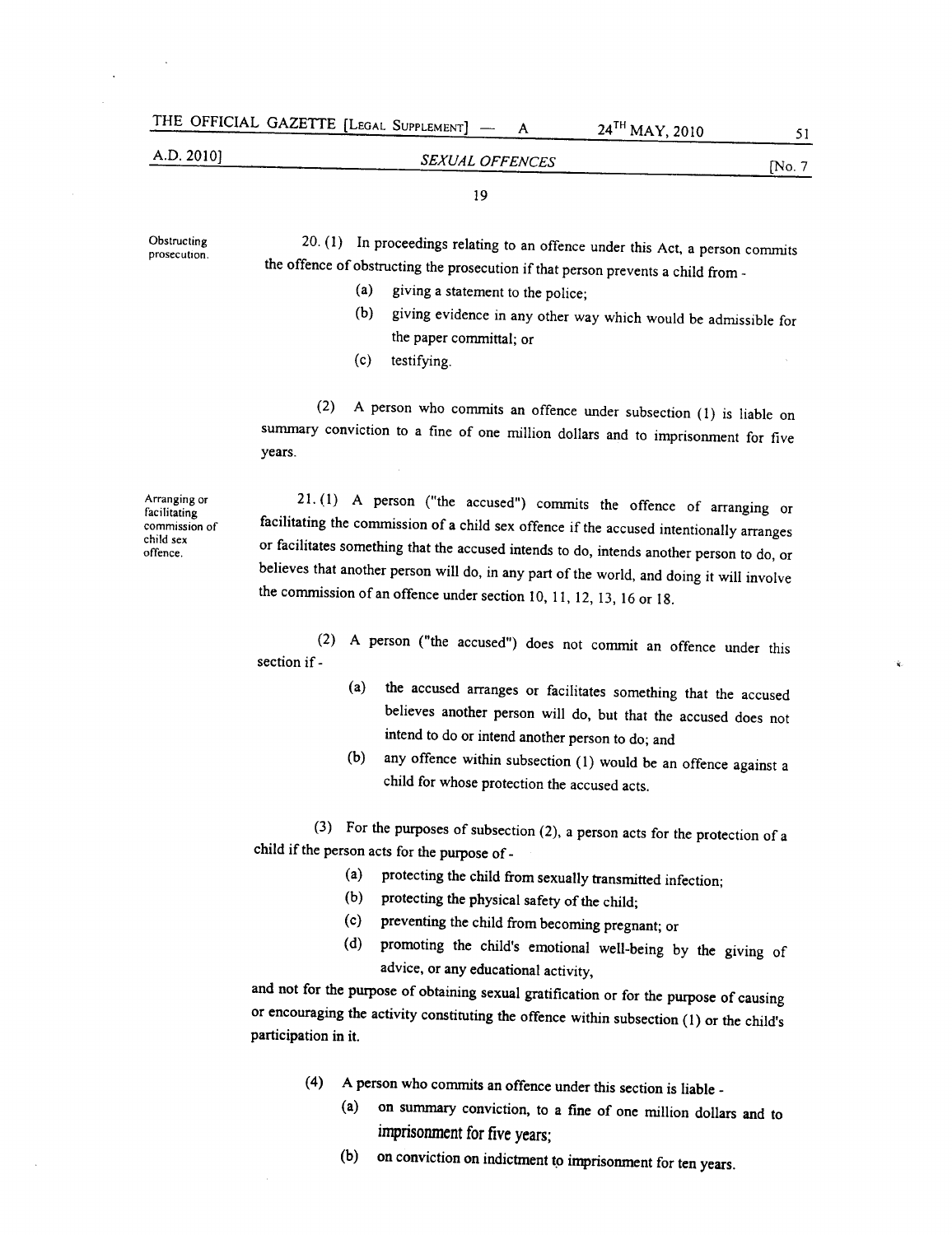Sex with adult family member.

# **LAWS OF GUYANA** [A.D. 2010

# 20

# *Vulnerable adults Sex with adult family member*

22.  $(1)$  A person ("the accused") sixteen years of age or over commits the offence of sex with an adult family member if the accused -

- (a) engages in sexual penetration with another person ("the complainant") who is eighteen years of age or over;
- (b) is related to the complainant as parent, grandparent, child, grandchild, brother, sister, half brother, half sister, uncle, aunt, nephew or niece; and
- (c) knew or could reasonably be expected to have known that the accused was related to the complainant in a manner specified in paragraph (b).

(2) Where in proceedings for an offence under this section it is proved that the accused was related to the complainant in any manner specified in subsection (1) (b), it is to be taken that the accused knew or could reasonably have been expected to know of the relationship between them unless *prima facie* evidence is adduced to raise an issue as to whether the accused knew or could reasonably have been expected to know of the relationship.

- (3) A person who commits an offence under this section is liable
	- (a) on summary conviction, to a fine of five hundred thousand dollars and to imprisonment for two years;
	- (b) on conviction on indictment, to imprisonment for five years.

# *Obtaining sexual activity by inducement, threat, deception*

23. (1) A person {"the accused") commits the offence of obtaining sexual activity with <sup>a</sup> person with <sup>a</sup> mental disorder by inducement, threat or deception if -

- (a) with the agreement of another person ("the complainant"), the accused -
	- (i) engages in sexual activity with the complainant;
	- (ii) causes or incites the complainant to engage in sexual activity with a third party; or
	- (iii) causes the complainant to perform sexual acts including but not limited to causing the complainant to masturbate;
- (b) the accused obtains the complainant's agreement by means of an inducement offered or given, a threat made or a deception practised by the accused for that purpose; and
- (c) the complainant has a mental disorder and the accused knows or could reasonably be expected to know that the complainant has a mental disorder.

Obtaining sexual activity with a person with a mental disorder by inducement, threat or deception.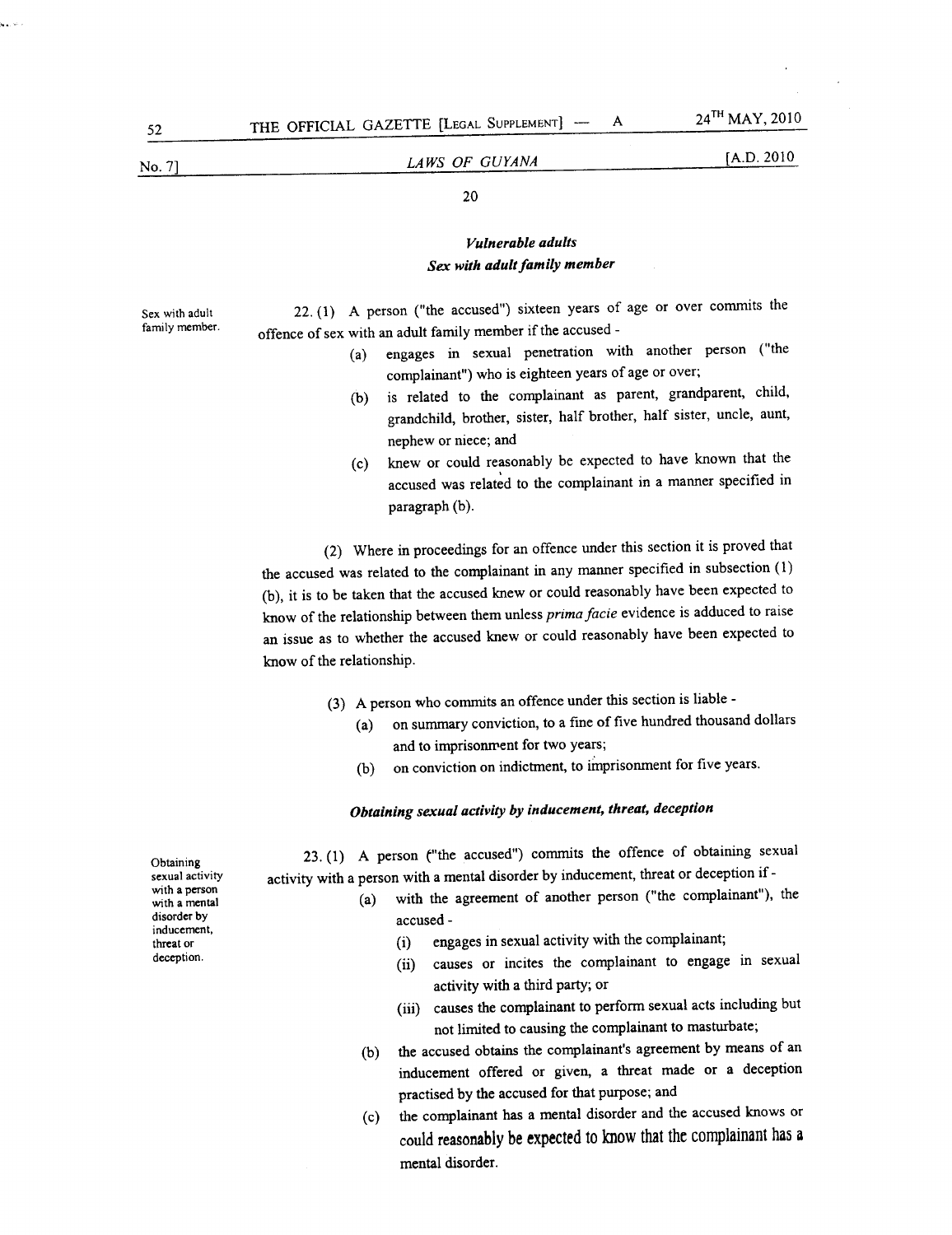*SEXUAL OFFENCES* [No. 1

21

(2) A person who commits an offence under this section, if sexual activity involved sexual penetration is liable, on conviction on indictment, to imprisonment for life.

(3) Unless subsection (2) applies, a person guilty of an offence under this section is liable on summary conviction to a fine of one million dollars and to imprisonment for five years, and on conviction on indictment to imprisonment for fourteen years.

24. (1) A person ("the accused") commits the offence of causing a person with a mental disorder to watch a sexual act or to look at an image of a person engaging in a sexual activity if -

- (a) with the agreement of another person ("the complainant"), the accused causes the complainant to watch a third person engage in a sexual activity, or to look at an image of any person engaging in a sexual activity;
- (b) the complainant agrees to watch or look because of an inducement offered or given, a threat made or a deception practised by the accused for the purpose of obtaining that agreement; and
- (c) the complainant has a mental disorder and the accused knows or could reasonably be expected to know that the complainant has a mental disorder.

(2) A person who commits an offence under this section is liable on summary conviction to a fine of one million dollars and to imprisonment for five years and on conviction on indictment to imprisonment for ten years.

(3) A person ("the accused") is not guilty of an offence under this section, if the accused acts for the purpose of -

- (a) protecting the complainant from a sexually transmitted infection;
- (b) protecting the physical safety of the complainant;
- (c) preventing the complainant from becoming pregnant; or
- (d) promoting the complainant's emotional well-being by the giving of advice,

and not for the purpose of obtaining sexual gratification or for the purpose of causing or encouraging the activity constituting the offence or the complainant's participation in it.

Causing a person with a mental disorder to watch a sexual act by inducement, threat or deception.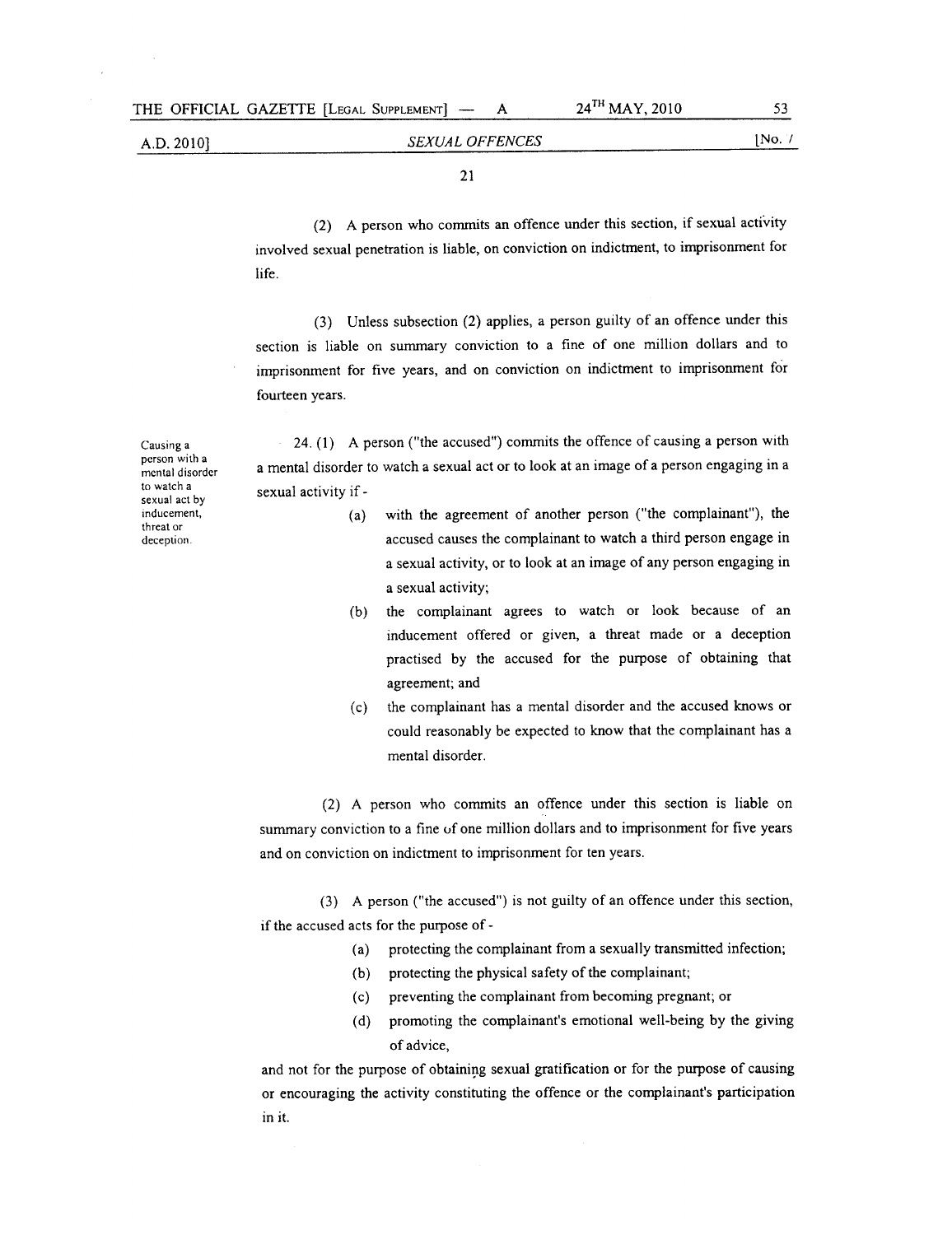Care worker engaging in. causing or inciting sexual activity with a person with a mental disorder.

# No. 7] **LAWS OF GUYANA** [A.D. 2010

#### 22

## *Care workers for persons with a mental disorder*

25. (1) A person ("the accused") who is a care worker, *commits* the offence of a care worker engaging in, causing or inciting sexual activity with a person ("the complainant") if -

- (a) the accused
	- (i) engages in sexual activity with the complainant;
	- (ii) causes or incites the complainant to engage in sexual activity with a third party; or
	- (iii) causes or incites the complainant to perform sexual acts including but not limited to causing the complainant to masturbate;
- (b) the complainant has a mental disorder and the accused knows or could reasonably be expected to know that the complainant has a mental disorder; and
- (c) the accused is involved in the complainant's care in a way that falls within section 27.

(2) Where in proceedings for an offence under this section it is proved that the complainant had a mental disorder, it is to be taken that the accused knew or could reasonably have been expected to know that the complainant had a mental disorder unless *prima facie* evidence is adduced to raise an issue as to whether the accused knew or could reasonably have been expected to know it.

(3) A person who commits an offence under this section, if the sexual activity involved sexual penetration, is liable, on conviction on indictment, to imprisonment for life.

(4) Unless subsection (3) applies, a person guilty of an offence under this section is liable -

- (a) on summary conviction, to a fine of one million dollars and to imprisonment for five years;
- (b) on conviction on indictment, to imprisonment for ten years.

(5) A person ("the accused") does not commit an offence under this section if -

- (a) at the time the complainant is eighteen years of age or over, and the accused and the complainant are lawfully married; or
- (b) immediately before the accused became involved in the complainant's care in a way that falls within section 27, a sexual relationship existed between the accused and the complainant.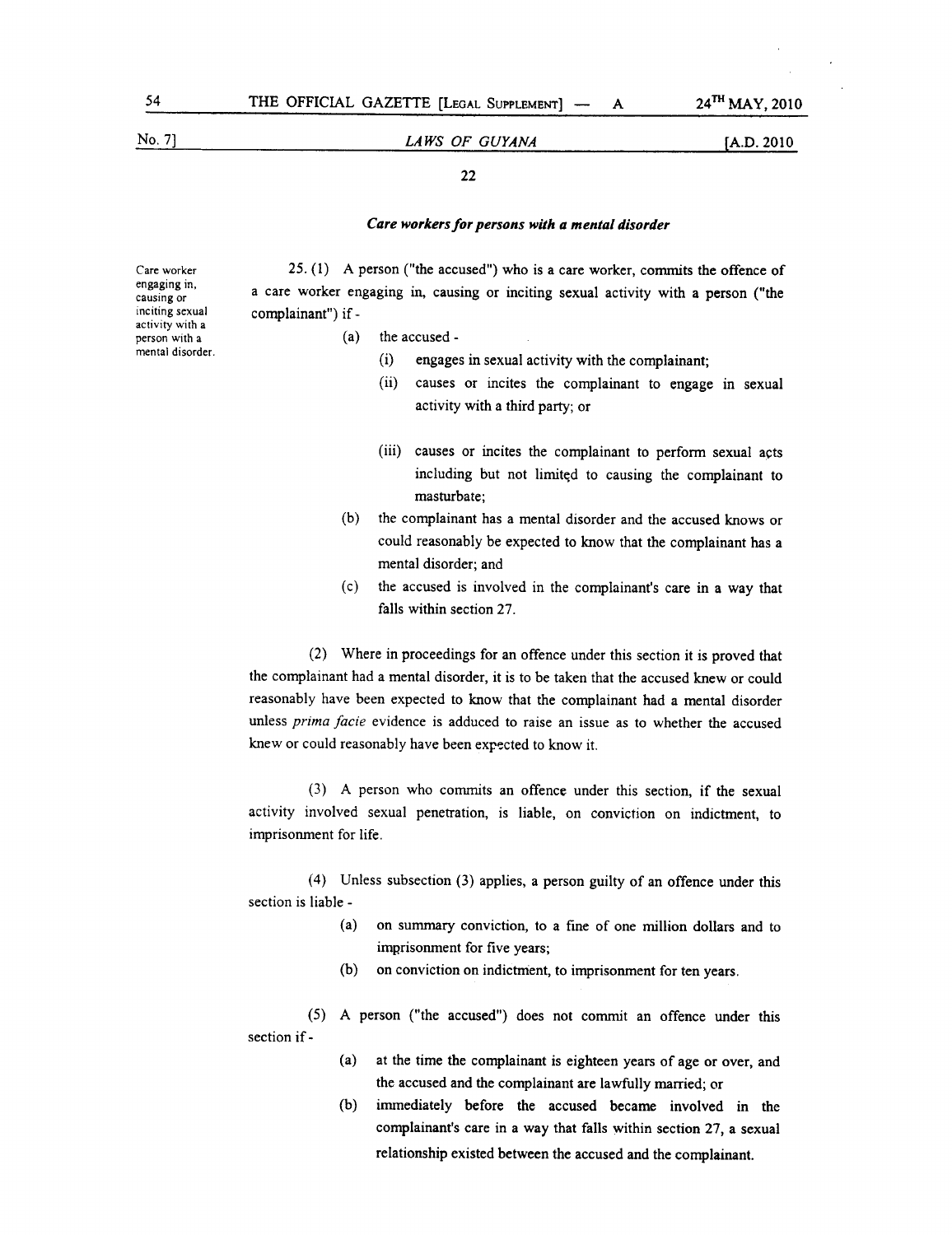$A$  24<sup>TH</sup> MAY, 2010 55

# *SEXUAL OFFENCES* [No. 7

23

(6) Subsection (5) (b) does not apply if at that time sexual intercourse between the accused and the complainant would have been unlawful.

(7) In proceedings for an offence under this section it is for the accused to prove the matters mentioned in subsection (5) (a) and (b).

Care worker causing a person with a mental disorder to watch a sexual act.

26. (1) A person ("the accused") commits the offence of a care worker causing a person with a mental disorder to watch a sexual act or to look at an image of any person engaging in <sup>a</sup> sexual activity if -

- (a) for the purpose of obtaining sexual gratification, the accused causes another person ("the complainant"), to watch a third person engaging in a sexual activity or to look at an image of any person engaging in a sexual activity;
- (b) the complainant has a mental disorder and the accused knows or could reasonably be expected to know that the complainant has a mental disorder; and
- (c) the accused is involved in the complainant's care in a way that falls within section 27.

(2) Where in proceedings for an offence under this section it is proved that the complainant had a mental disorder, it is to be taken that the accused knew or could reasonably have been expected to know that the complainant had a mental disorder unless *prima facie* evidence is adduced to raise an issue as to whether the accused knew or could reasonably have been expected to know it.

- (3) A person who commits an offence under this section is liable \_
	- (a) on summary conviction, to a fine of one million dollars and to imprisonment for five years;
	- (b) on conviction on indictment, to imprisonment for ten years.

(4) A person ("the accused") does not commit an offence under this section if -

- (a) at the time the complainant is eighteen years of age or over, and the accused and the complainant are lawfully married;
- (b) immediately before the accused became involved in the complainant's care in a way that falls within section 27, a sexual relationship existed between the accused and the complainant; or
- (c) the accused acts for the purpose of \_
	- (i) protecting the complainant from a sexually transmitted infection;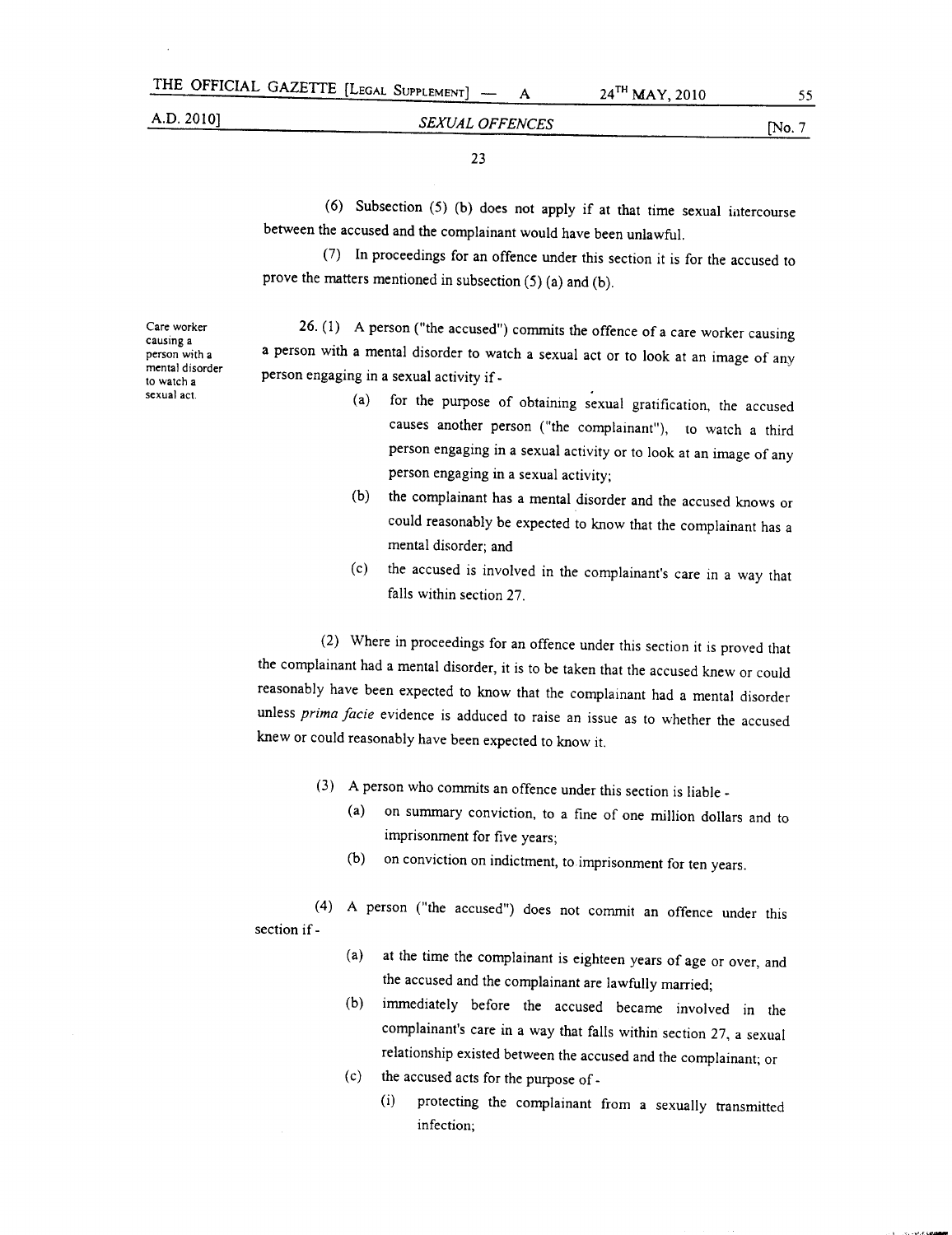$\epsilon$ 

# No.7] *LAWS OF GUYANA* [A.D. <sup>2010</sup>

24

- (ii) protecting the physical safety of the complainant;
- (iii) preventing the complainant from becoming pregnant; or
- (iv) promoting the complainant's emotional wellbeing by the giving of advice,

and not for the purpose of obtaining sexual gratification or for the purpose of causing or encouraging the activity constituting the offence or the complainant's participation in it.

(5) Subsection (4)(b) does not apply if at that time sexual intercourse between the accused and the complainant would have been unlawful.

(6) In proceedings for an offence under this section it is for the accused to prove the matters mentioned in subsection (4) (a) and (b).

Interpretation of care worker.

27. For the purposes of sections 25 and 26, a person ("the accused") is involved in the care of another person ("the complainant") in a way that falls within this section if any of the following paragraphs apply -

- (a) (i) the complainant is accommodated and cared for in a care home, community home, voluntary home or children's home; and
	- (ii) the accused has functions to perform in the home in the course of employment which have brought the accused or are likely to bring the accused into regular face to face contact with the complainant.
- (b) if the complainant is a patient for whom services are provided \_
	- (i) by a public health body or an independent medical agency; or
	- (ii) in an independent clinic or an independent hospital,

and the accused has functions to perform for the body or agency or in the clinic or hospital in the course of employment which have brought the accused or are likely to bring the accused into regular face to face contact with the complainant;

(c) if the accused is, whether or not in the course of employment, a provider of care, assistance or services to the complainant in connection with the complainant's mental disorder, and as such, has had or is likely to have regular face to face contact with the complamant.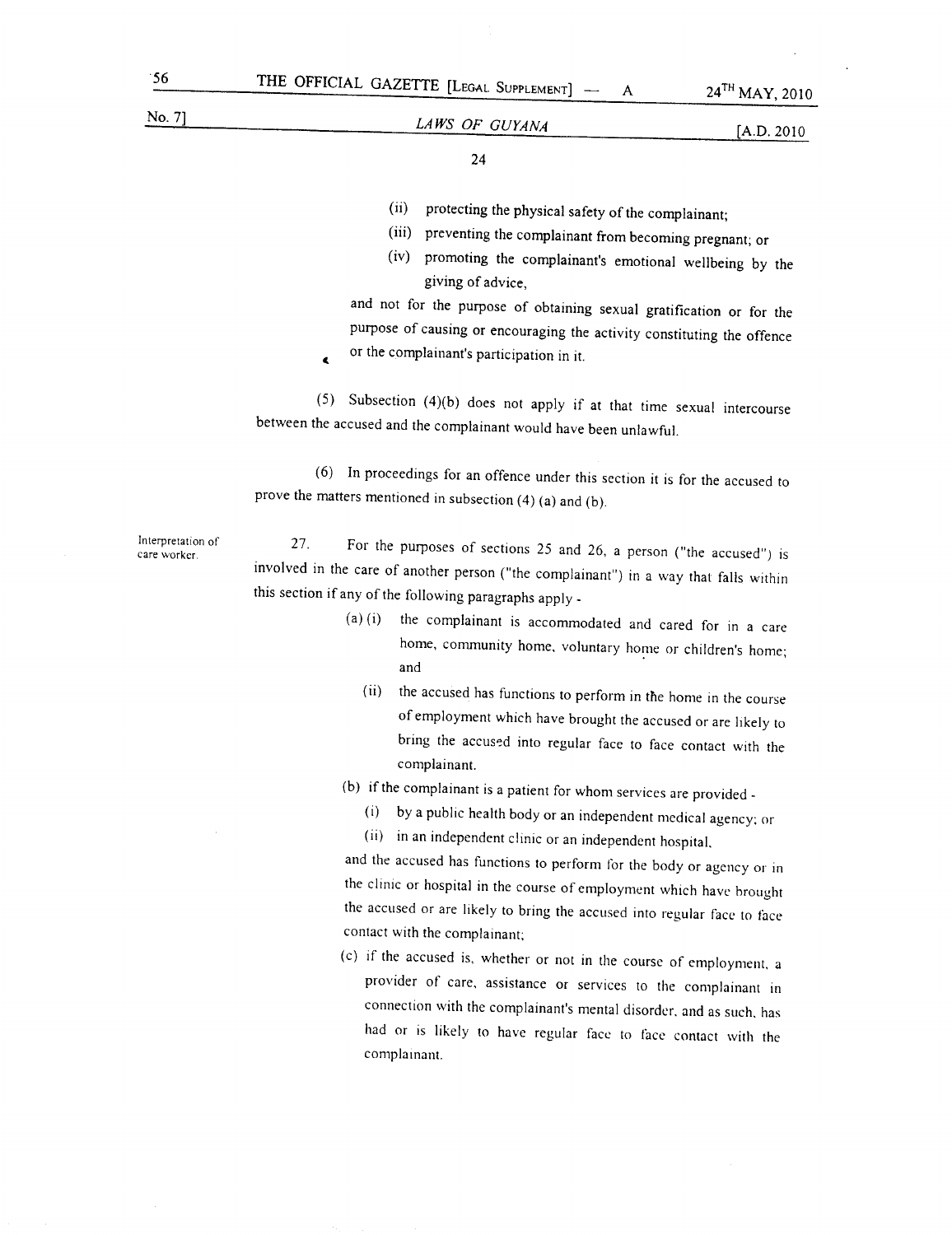Exposure of the genitals.

# A.D. 2010] *SEXUAL OFFENCES* [No. 7

### 25

#### *Other offences*

28. (1) A person ("the accused") commits the offence of exposure of the genitals if the accused -

- (a) intentionally exposes the genitals of the accused; and
	- (b) intends that someone will see the genitals of the accused and be caused alarm or distress.
- (2) <sup>A</sup> person who commits an offence under this section is liable
	- (a) on summary conviction, to a fine of five hundred thousand dollars and to imprisonment for two years;
	- (b) on conviction on indictment, to imprisonment for five years.

Voyeurism.

29.  $(1)$  A person ("the accused") commits the offence of voyeurism if -

- (a) for the purpose of obtaining sexual gratification, the accused observes another person ("the complainant") doing a private act without the express consent of the complainant to being observed for sexual gratification;
- (b) the accused installs equipment, or constructs or adapts a structure or part of a structure, with the intention of enabling himself or another person to commit an offence under paragraph (a);
- (c) the accused operates equipment with the intention of enabling another person to observe, for the purpose of obtaining sexual gratification, a third person ("the complainant") doing a private act without the express consent of the complainant to operating equipment with that intention; or
- (d) the accused records another person ("the complainant") doing a private act with the intention that the accused or a third person will, for the purpose of obtaining sexual gratification, look at an image of the complainant doing the act without the express consent of the complainant to record the act with that intention.
- (2) <sup>A</sup> person who commits an offence under this section is liable
	- (a) on summary conviction, to a fine of five hundred thousand dollars and to imprisonment for two years;
	- (b) on conviction on indictment, to imprisonment for five years.

Interpretation of \-nycunsm

30. (1) For the purposes of section 29, a person is doing a private act if the person is in a place which, in the circumstances, would reasonably be expected to provide privacy, and -

> (a) the person's genitals, buttocks or breasts are exposed or covered only with underwear;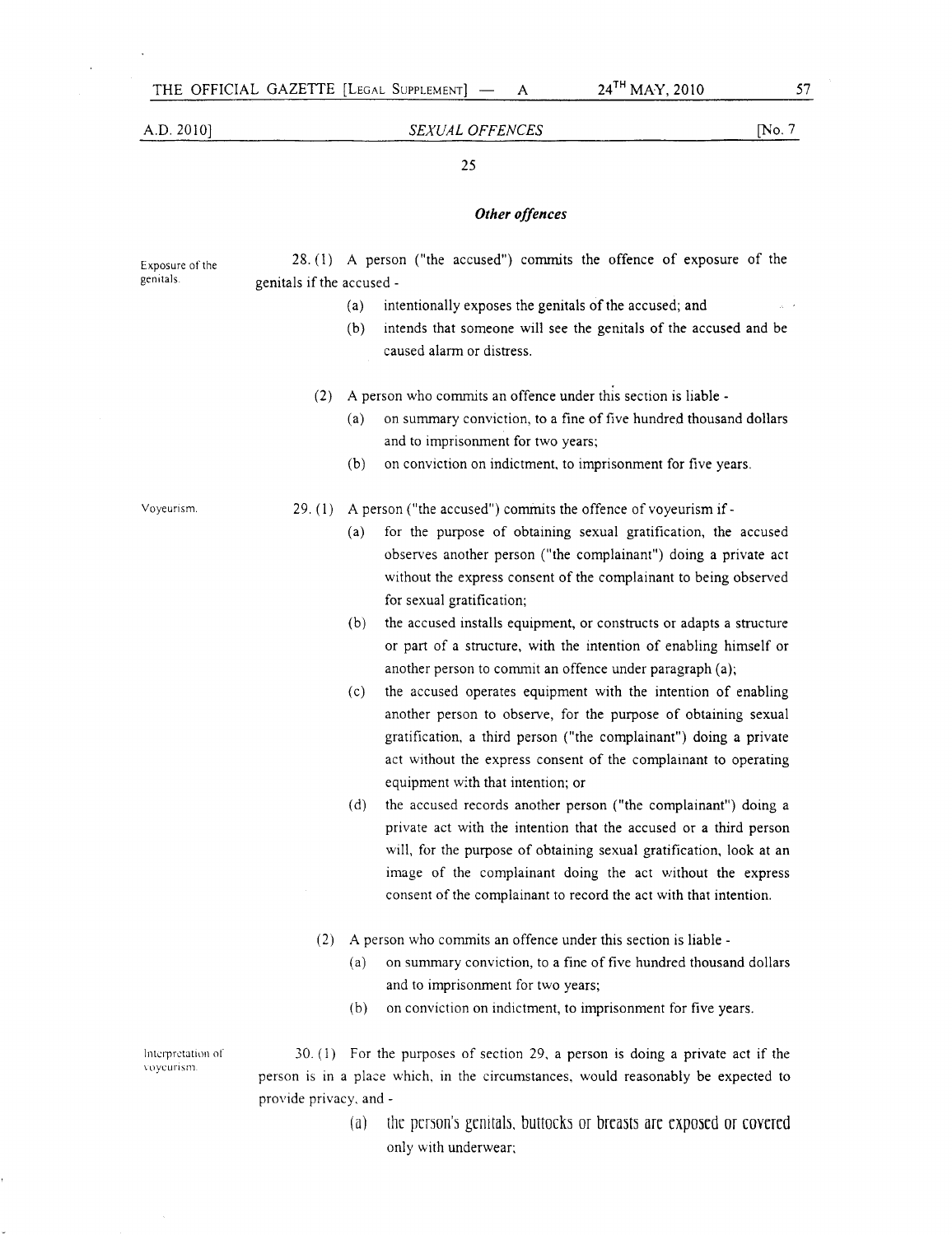# No.7] A.D. 2010 *LAWS OF GUYANA*

A

26

- (b) the person is using a lavatory; or
- (c) the person is doing a sexual act that is not of a kind ordinarily done in public.

(2) In section 29, "structure" includes a tent, vehicle or vessel or other temporary or movable structure.

Intercourse with an animal.

31. (1) A person commits the offence of intercourse with an animal if he, with his penis penetrates the vagina or anus of a living animal, and he knows that, or is reckless as to whether, it is the vagina or anus of a living animal that is penetrated.

(2) A person commits an offence of intercourse with an animal if she causes, or allows, her vagina or anus to be penetrated by the penis of a living animal, and she knows that, or is reckless as to whether, it is the penis of an animal she is being penetrated by.

- (3) A person who commits an offence under this section is liable \_
	- (a) on summary conviction, to a fine of one million dollars and to imprisonment for two years;
	- (b) on conviction on indictment, to imprisonment for five years.

#### *Preparatory offences*

Administering a substance with intent.

32. (1) A person ("the accused") commits the offence of administering a substance with intent if the accused administers a substance to, or causes a substance to be taken by, another person ("the complainant") -

- (a) knowing that the complainant does not consent; and
- (b) with the intention of stupefying or overpowering the complainant, so as to enable any person to engage in a sexual activity that involves the complainant.
- (2) A person who commits an offence under this section is liable  $-\frac{1}{2}$ 
	- (a) on summary conviction, to a fine of one million dollars and to imprisonment for five years;
	- (b) on conviction on indictment, to imprisonment for ten years.

Committing an offence with intent to commit a sexual offence.

33. (1) A person commits the offence of committing an offence with intent to commit a sexual offence if the person commits any offence with the intention of committing a sexual offence under this Act.